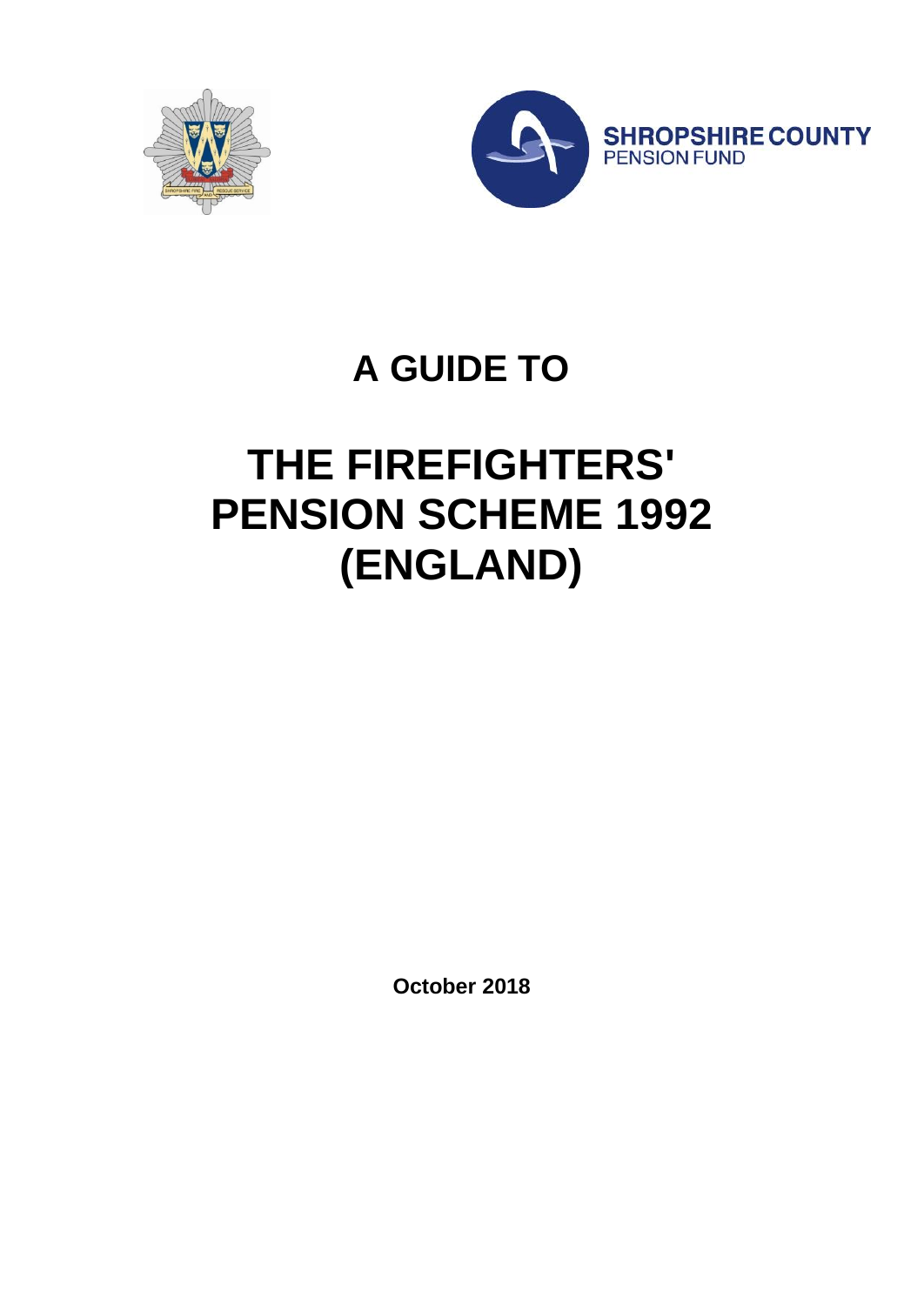## **A Guide to the Firefighters' Pension Scheme 1992 (England)**

This guide reflects the rules of the Firefighters' Pension Scheme 1992 contained in the Firemen's Pension Scheme Order 1992 (as amended) as they apply at the date of issue.

Nothing stated in the guide can override pensions legislation.

In the event of a dispute or disagreement, the rules and regulations which govern the Scheme would be used to reach a decision.

Issue: October 2018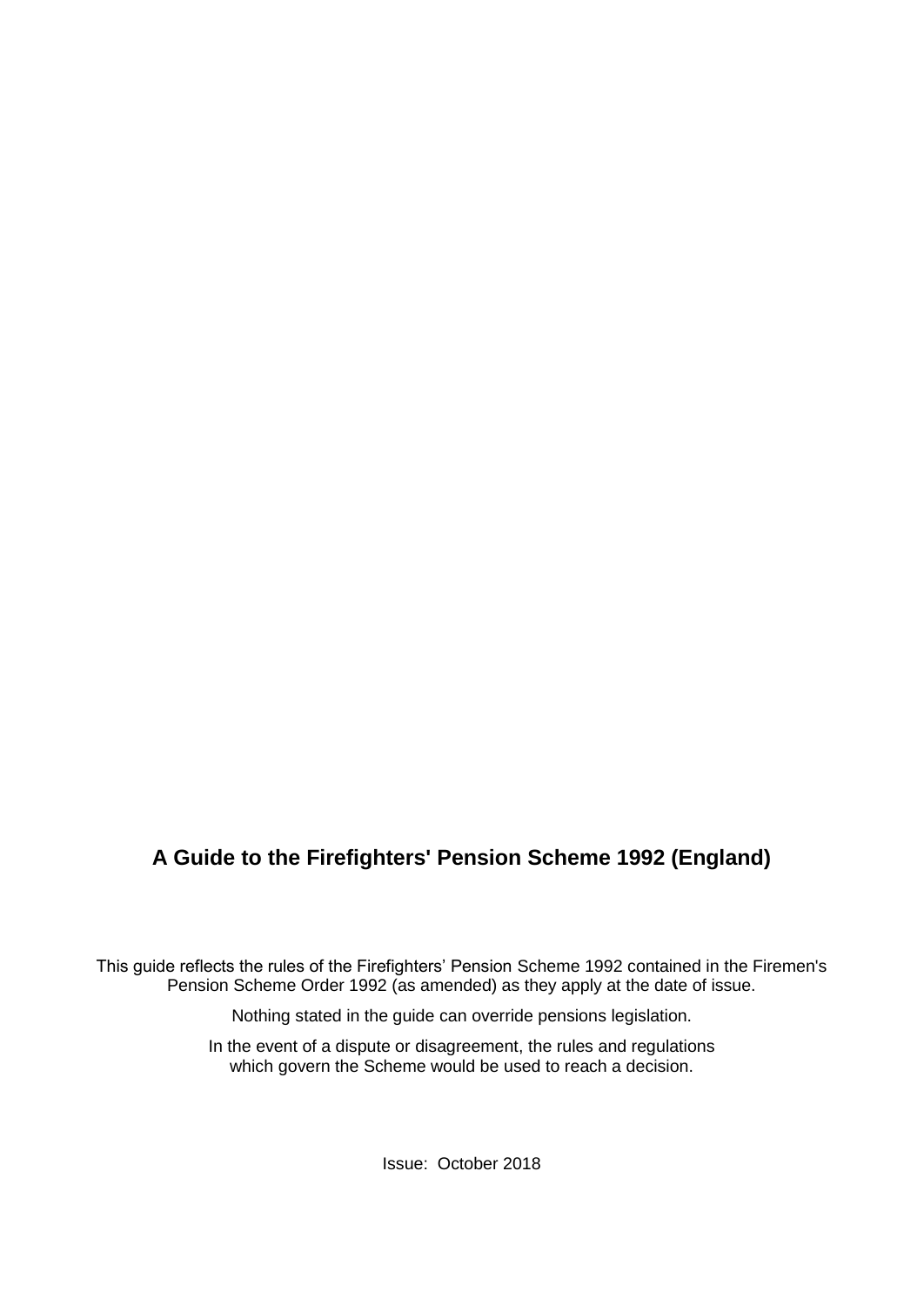## **THE FIREFIGHTERS' PENSION SCHEME 1992**

If you are a member of the Firefighters' Pension Scheme 1992 ("FPS 1992") you belong to a public service pension scheme which provides very good benefits. This booklet is a brief guide to the Scheme.

The Scheme's benefits include the following –

- an inflation-proofed pension based on your length of pensionable service and average final pay
- an option to convert ("commute") part of the pension to a lump sum
- early payment of benefits if you have to retire on grounds of permanent ill-health
- death-in-service cover providing a lump sum death grant equal to twice pensionable pay
- a pension for your widow(er) or surviving civil partner
- children's and dependants' pensions.

On 6 April 2006 a new scheme – the Firefighters' Pension Scheme (England) 2006 ("FPS 2006") – came into effect and then this was followed by the Firefighters' Pension Scheme (England) 2015 ("FPS 2015") which came into effect on 1 April 2015.

FPS 2015 is the occupational pension scheme for operational firefighters first appointed by a fire and rescue authority on or after that date. Also it has, or will, become the occupational pension scheme for some former members of FPS 1992 and FPS 2006. If, on 1 April 2012, a serving member of one of the earlier schemes was less than ten years away from their scheme's normal retirement date, they will remain a "protected" member of their current scheme; if they were more than ten years away then, depending upon their date of birth, they will have been compulsorily transferred to FPS 2015 on 1 April 2015 or will be transferred at a later "transition date".

The benefit provisions as set out in this guide are those that apply to FPS 1992 members who have protected status. FPS 1992 members who are transferred to FPS 2015 will still retain FPS 1992 benefit provisions in respect of service accrued up to the time of their transfer; the average pensionable pay used in the assessment of FPS 1992 benefits will be that to which they would have been entitled – had they remained a member – at the time that they leave FPS 2015. All firefighters serving on 1 April 2015 will have been told how they are affected by the introduction of FPS 2015; if you would like further information, please see the contact details at the end of this guide.

As a firefighter you are also covered by the Firefighters' Compensation Scheme (England) which would pay benefits to you, and/or to your dependants, should you become disabled or die as a result of an injury received in the exercise of your duties as a firefighter. Again, see the contact details at the end of this Guide if you would like more information.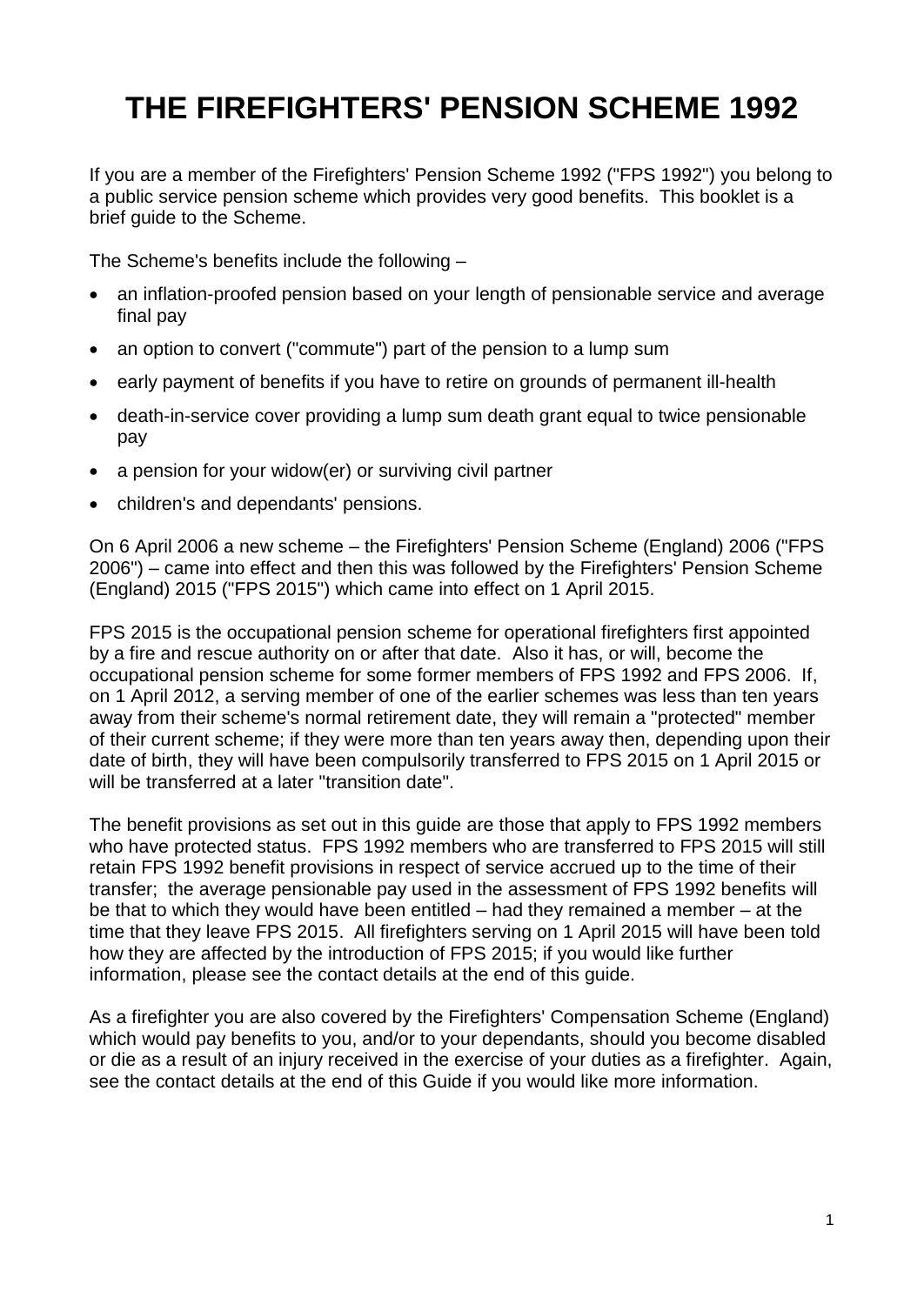## **CONTENTS**

#### **page**

|                                                                           | 4  |
|---------------------------------------------------------------------------|----|
|                                                                           | 5  |
|                                                                           | 5  |
|                                                                           | 5  |
|                                                                           | 6  |
|                                                                           | 6  |
|                                                                           | 6  |
| How much service do I need to qualify for a pension?                      | 8  |
|                                                                           | 8  |
|                                                                           | 8  |
|                                                                           | 9  |
|                                                                           | 9  |
|                                                                           | 9  |
|                                                                           | 10 |
|                                                                           | 10 |
|                                                                           | 11 |
|                                                                           | 13 |
|                                                                           | 13 |
|                                                                           | 13 |
|                                                                           | 14 |
|                                                                           | 14 |
|                                                                           | 15 |
|                                                                           | 16 |
| Can I make voluntary payments to increase my benefits?                    | 17 |
| Divorce or dissolution of civil partnership: the effect on pension rights | 18 |
|                                                                           | 18 |
|                                                                           | 19 |
|                                                                           | 20 |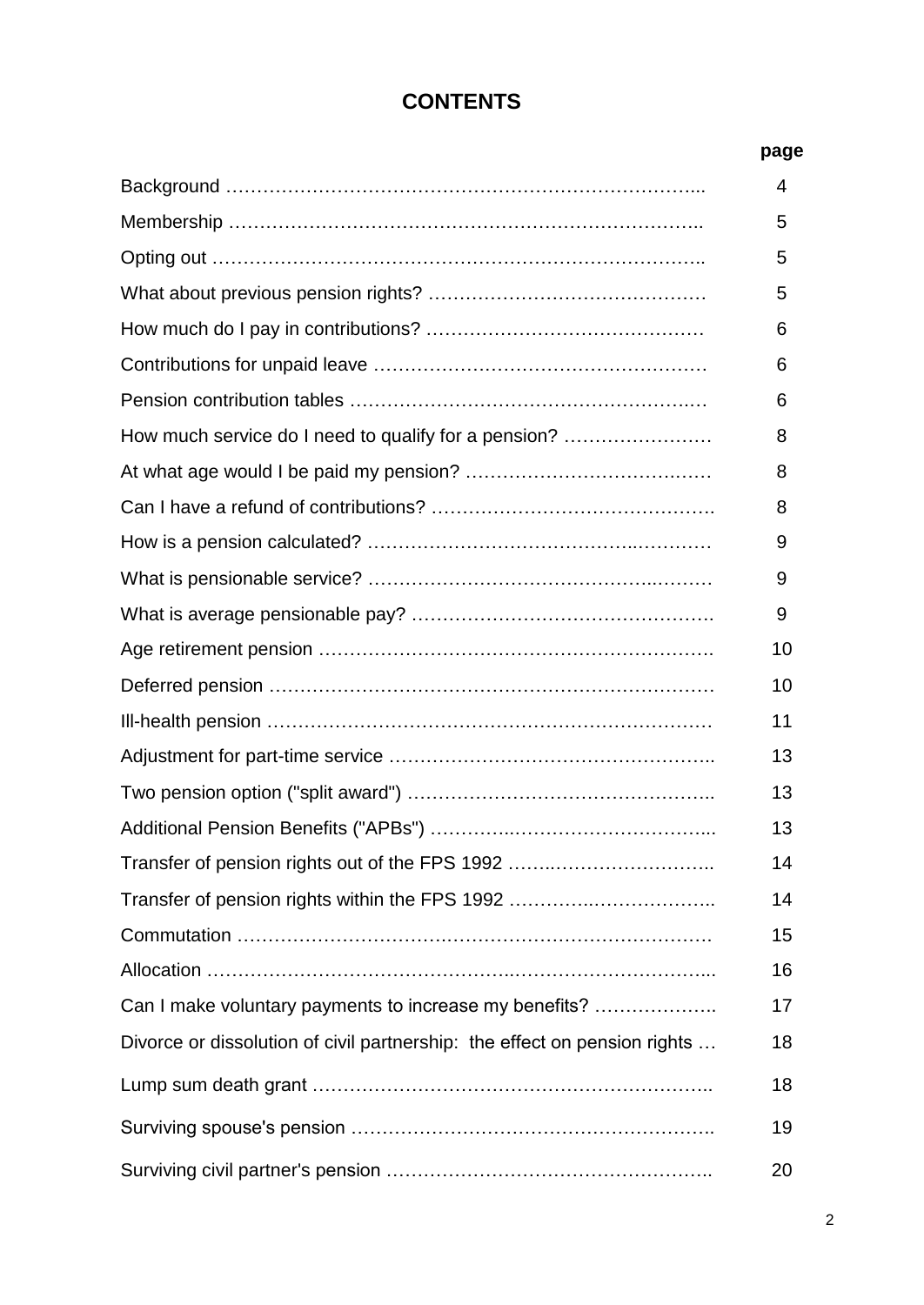| Effect of subsequent marriage or civil partnership                 | 20 |
|--------------------------------------------------------------------|----|
|                                                                    | 20 |
|                                                                    | 20 |
|                                                                    | 21 |
|                                                                    | 21 |
|                                                                    | 21 |
|                                                                    | 21 |
|                                                                    | 22 |
|                                                                    | 22 |
|                                                                    | 22 |
|                                                                    | 22 |
|                                                                    | 23 |
|                                                                    | 24 |
|                                                                    | 24 |
|                                                                    | 25 |
|                                                                    | 25 |
|                                                                    | 25 |
| Inter-relationship with the State Pension Scheme                   | 26 |
|                                                                    | 28 |
| Summary of the provisions of the Firefighters' Pension Scheme 1992 | 30 |
|                                                                    | 32 |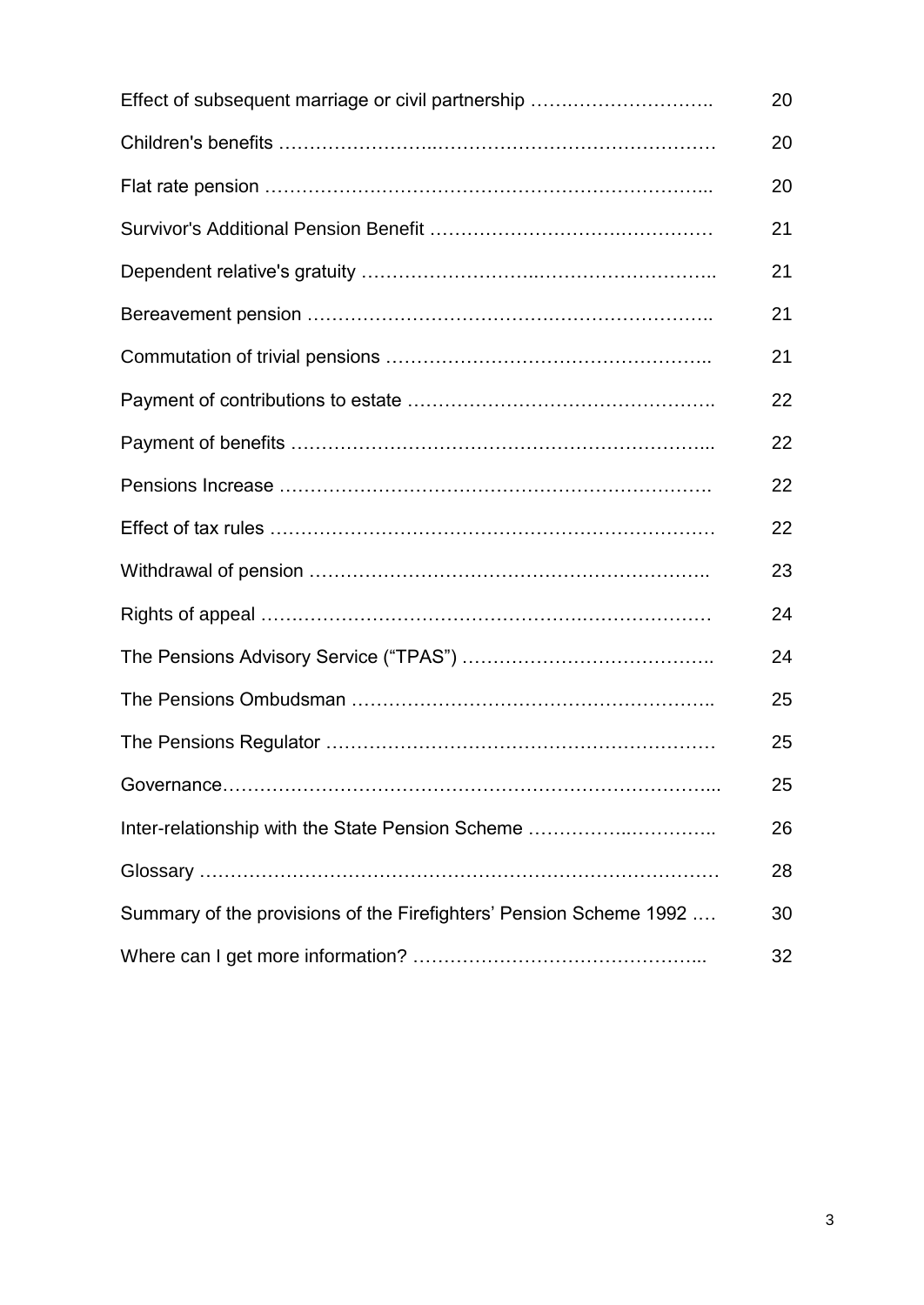#### **BACKGROUND**

This booklet sets out the rules of the Firefighters' Pension Scheme 1992 ("FPS 1992"). The Scheme came into effect on 1 March 1992 but has been amended on a number of occasions since that date.

FPS 1992 is a statutory, public service pension scheme initially made under section 26 of the Fire Services Act 1947. This Act was repealed by the Fire and Rescue Services Act 2004, but section 36 of the 2004 Act allowed the Scheme to continue in force. It became a closed scheme on 6 April 2006 (i.e. new members could not be admitted) when the Firefighters' Pension Scheme 2006 was introduced.

Unlike occupational pension schemes in the private sector, FPS 1992 does not have trustees nor the type of pension fund which uses investments to help meet its liabilities. A fire and rescue authority is required to maintain a "Firefighters' Pension Fund" which:

- receives contributions from firefighter members and from the employing fire and rescue authority,
- pays out benefits to and in respect of members, and
- makes and receives transfer payments to and from other pension schemes

but the authority does not have the power to invest the money. If the Fund has insufficient money to meet all of its pension liabilities, the Secretary of State will make up the shortfall; if the Fund is in surplus, the Secretary of State will take the excess to cover any shortfall in the Funds of other authorities.

It is a "defined benefit" scheme. The structure of benefits is set out in scheme rules and, unlike a "defined contribution" or "money purchase" scheme, the benefits are not directly related to contributions and investments, nor are they "flexible", i.e. money cannot be withdrawn under the Government's "Freedom and Choice in Pensions" option introduced in April 2015.

Social Security rules can have an impact on the way pension schemes work. FPS 1992 was "contracted out" of the State Second Pension arrangements, i.e. those which provide an additional element of pension paid on top of the Basic State Pension, until April 2016 when the New State Pension came into force.

FPS 1992 is a registered pension scheme for the purposes of the Finance Act 2004. This means that HM Revenue and Customs allow certain tax concessions. Pension contributions attract tax relief; certain benefits, provided they are within set limits, are exempt from tax charges.

Like other pension schemes, FPS 1992 must comply with Pensions Acts although, as a public service scheme, it is exempt from some requirements. Regulations made under Pensions Acts require you to be given items of basic information about the Scheme; this guide has been written to comply with those Regulations.

Some pension terms may be unfamiliar to you or have a special meaning in the context of FPS 1992. An explanation of terms and expressions can be found in the Glossary.

If you would like more information about the Scheme, see the contact details at the back of the guide.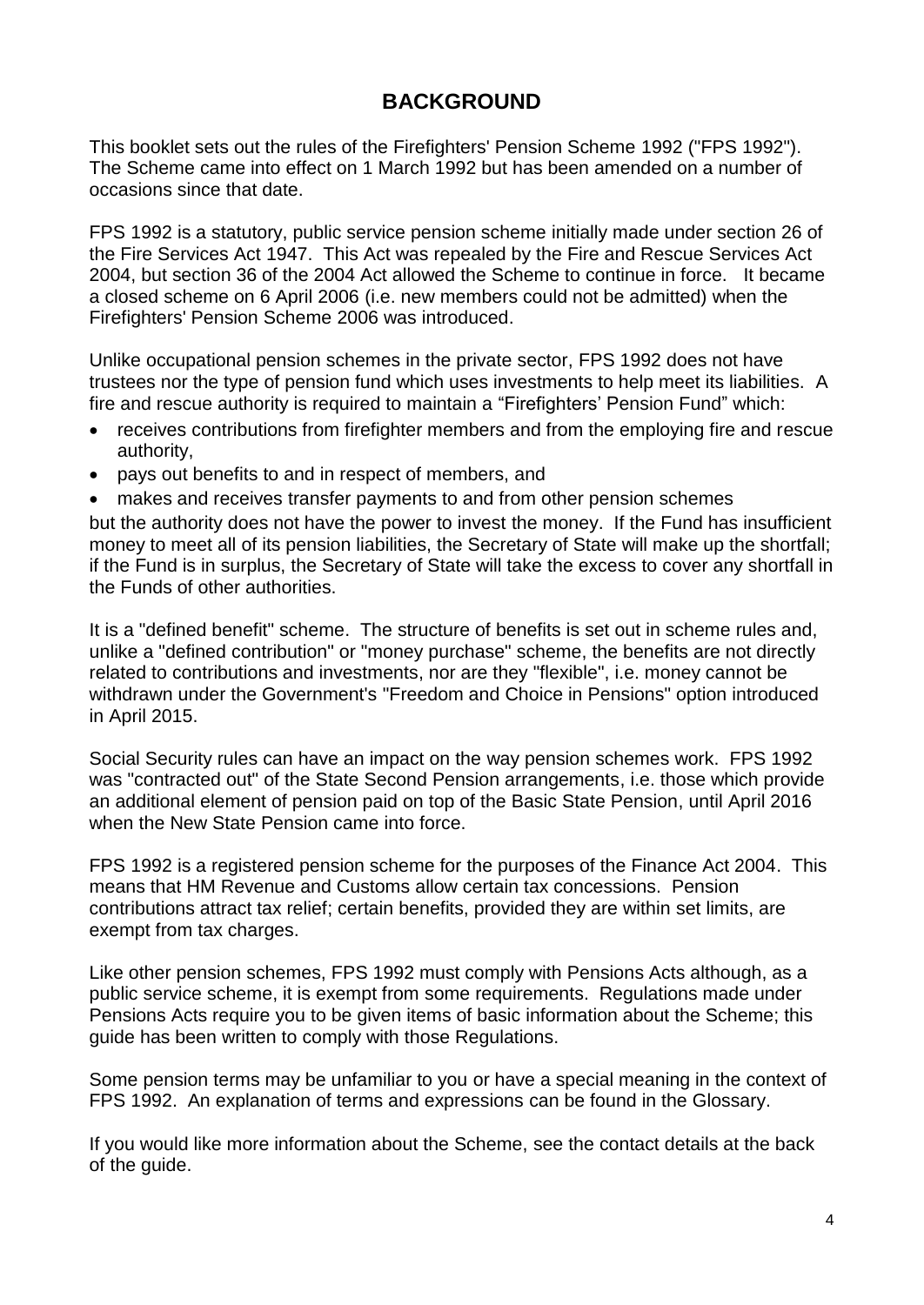#### **MEMBERSHIP**

On 6 April 2006, the Firefighters' Pension Scheme 1992 ("FPS 1992") became a closed scheme. Consequently, current active members of FPS 1992 will be those who satisfied the membership conditions and joined before that date, who have not opted out of the Scheme, and who have not had any subsequent break in continuity of employment. One of the conditions for membership was that a person should have been appointed as a regular firefighter by a fire and rescue authority on terms under which he or she may be required to engage in firefighting. Having joined FPS 1992, however, membership can continue if a person is required to perform just the non-firefighting duties appropriate to his or her role. This means, for example, that if a person becomes unfit for the "operational" aspects of the role, provided there is no break in the continuity of the employment, he or she would be allowed to remain a member.

## **OPTING OUT**

If you do not want to be a member of FPS 1992 you can opt out at any time by giving written notice to the authority. The notice would take effect from the following pay day.

On leaving the Scheme you would have entitlement to a "deferred pension". Or, if you wish, you may be able to transfer, to another pension arrangement, the pension rights you have accrued up to the date of leaving.

On opting out, you would cease to have any further cover under FPS 1992 (other than that provided by any deferred pension). You would, however, continue to be covered by the provisions of the Firefighters' Compensation Scheme in the event of a qualifying injury.

If you subsequently change your mind and wish to rejoin FPS 1992 you would not be permitted to do so. Instead, according to your eligibility, you would be allowed to join another suitable pension scheme provided by the fire and rescue authority. Also, under "automatic enrolment" requirements introduced by the Pensions Act 2008 and which impact on all UK employers, the authority will have to periodically re-enrol you into a pension scheme. (You would again have the right to opt out if you wish.)

Consider seeking advice from a suitably qualified independent financial adviser if you are thinking about opting out of FPS 1992. You would save the cost of contributions but could possibly pay more tax (contributions attract tax relief). And you and your dependants would cease to have the benefit cover which active membership of FPS 1992 provides.

## **WHAT ABOUT PREVIOUS PENSION RIGHTS?**

On taking up your employment you would have been asked to give details about any previous membership of a pension scheme and to indicate whether you would like the authority to explore the possibility of a transfer of pension rights to FPS 1992. Now that the Scheme is closed, a transfer of pension rights is no longer possible. If you have pension rights in some other arrangement but have lost contact with the administrators, the Department for Work and Pensions offer a Pension Tracing Service. They can be contacted at:

The Pension Service 9, Mail Handling Site A, Wolverhampton WV98 1LU Tel: 0800 731 0193 Website: [www.gov.uk/find-lost-pension](http://www.gov.uk/find-lost-pension)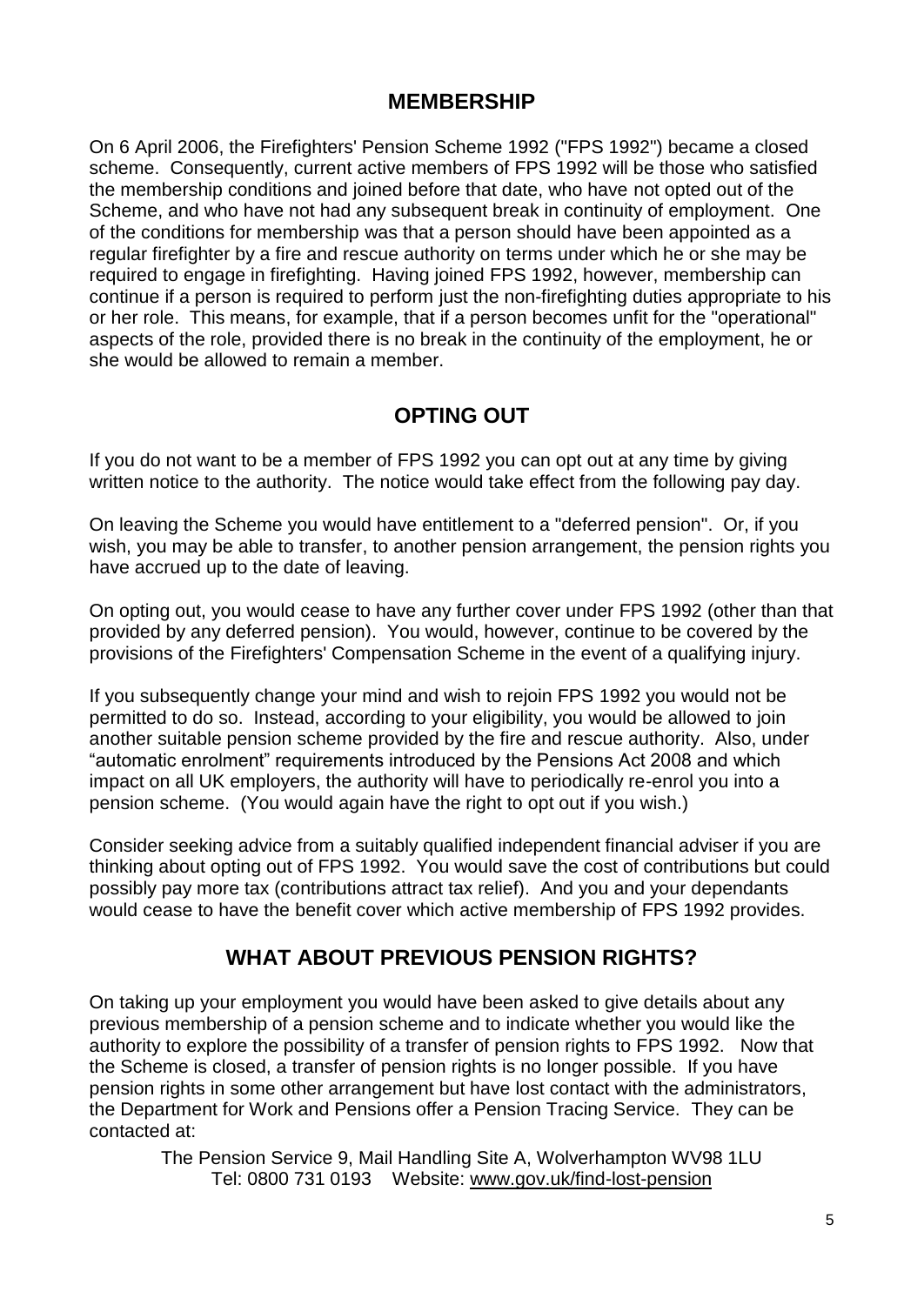#### **HOW MUCH DO I PAY IN CONTRIBUTIONS?**

As a member of FPS 1992 you pay a contribution which is a percentage of your pensionable pay. Contribution rates are explained below. The fire and rescue authority pay an employer's contribution plus additional charges for ill-health awards and the cost of exercising certain discretions allowed under the rules. Employees' and employers' contributions are determined by the Secretary of State on the advice of the Scheme Actuary who will have regard to the total cost of Scheme benefits. The contribution rates are reviewed regularly.

The pensionable pay upon which you pay contributions is the amount determined in relation to the duties of your role. You would also pay contributions on certain elements of pay which the authority may, at their discretion, treat as pensionable for providing "Additional Pension Benefits". If you are part-time, contributions will be deducted on your part-time pay. For anyone who first joined the Scheme after 31 May 1989 there was an "earnings cap" on pensionable pay, based on that imposed by HM Revenue and Customs.

#### **CONTRIBUTIONS FOR UNPAID LEAVE**

During paid maternity, paternity or adoption leave you would pay contributions on whatever rate of pay you receive; if a period of additional maternity, paternity or adoption leave is unpaid, you will have the option to pay contributions on the rate you were receiving immediately before pay ceased (disregarding any "Keeping in Touch" days), if you wish to count that period as pensionable service.

If you have an unpaid period of absence for other reasons, you have the option to pay contributions based on the pay you would have received but for the absence in order that the period can count as pensionable service. But, in this case, you would be required to pay both the employee's and employer's contribution. (At their discretion the fire and rescue authority may agree to pay the employer's contribution for you.)

Contact the fire and rescue authority's pensions administrator if you require more information about these options.

## **PENSION CONTRIBUTION TABLES**

The following Tables set out the appropriate contribution rates according to the pay banding in which your pensionable pay falls. The Tables give the contribution rates for the period from 1 April to 31 March in the years 2015/2016, 2016/2017, 2017/2018, and from 1 April 2018 until any revised contribution rates are introduced and take effect.

The pensionable pay shown in Column 1 of the Table should not include any elements of pay over and above that determined in relation to the duties of the role, e.g. it should exclude temporary payments. It should also exclude any Continual Professional Development payments or other payments which the fire and rescue authority have determined should form the basis of Additional Pension Benefits. But, having established the appropriate contribution rate in Column 2 by disregarding such payments, they are taken into account as pensionable pay when contributions are assessed and deducted.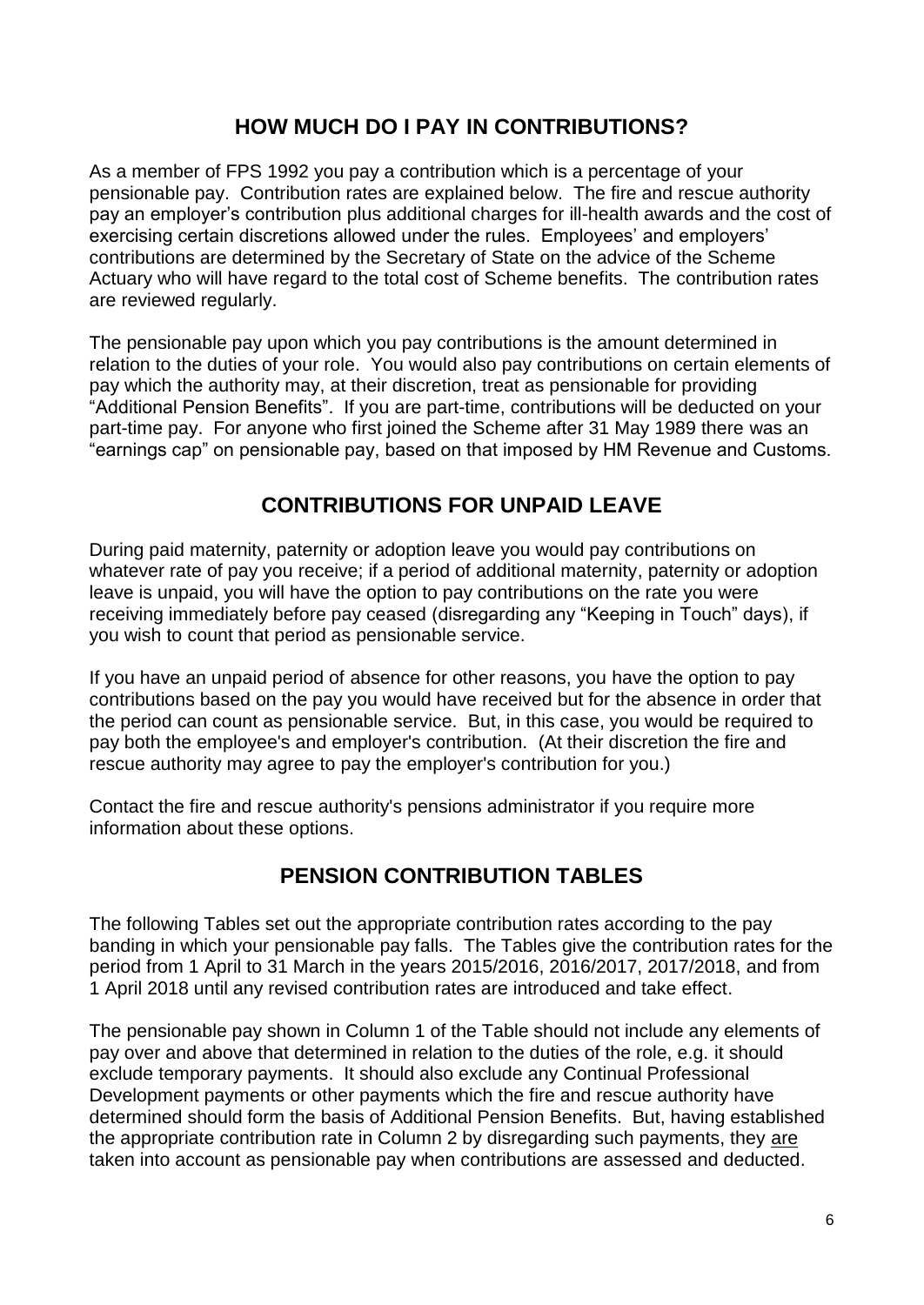In the case of a part-time firefighter, the pension contribution rate is assessed by reference to the pay that would have been received if whole-time. But contributions are then deducted on the part-time rate of pay.

Where there is a permanent material change to the terms and conditions of a firefighter's employment which affects pensionable pay, the contribution rate must be re-assessed from the date of the change.

| Pensionable pay                                     | <b>Contribution rate from 1 April</b><br>2015<br>to 31 March 2016 |
|-----------------------------------------------------|-------------------------------------------------------------------|
| Up to and including £15,150                         | 11.0% of pensionable pay                                          |
| More than £15,150 and up to and including £21,210   | 12.2% of pensionable pay                                          |
| More than £21,210 and up to and including £30,300   | 14.2% of pensionable pay                                          |
| More than £30,300 and up to and including £40,400   | 14.7% of pensionable pay                                          |
| More than £40,400 and up to and including £50,500   | 15.2% of pensionable pay                                          |
| More than £50,500 and up to and including £60,600   | 15.5% of pensionable pay                                          |
| More than £60,600 and up to and including £101,000  | 16.0% of pensionable pay                                          |
| More than £101,000 and up to and including £121,200 | 16.5% of pensionable pay                                          |
| More than £121,200                                  | 17.0% of pensionable pay                                          |

| Pensionable pay                                     | <b>Contribution rate from 1 April</b><br>2016<br>to 31 March 2017 |
|-----------------------------------------------------|-------------------------------------------------------------------|
| Up to and including £15,301                         | 11.0% of pensionable pay                                          |
| More than £15,301 and up to and including £21,422   | 12.2% of pensionable pay                                          |
| More than £21,422 and up to and including £30,603   | 14.2% of pensionable pay                                          |
| More than £30,603 and up to and including £40,804   | 14.7% of pensionable pay                                          |
| More than £40,804 and up to and including £51,005   | 15.2% of pensionable pay                                          |
| More than £51,005 and up to and including £61,206   | 15.5% of pensionable pay                                          |
| More than £61,206 and up to and including £102,010  | 16.0% of pensionable pay                                          |
| More than £102,010 and up to and including £122,412 | 16.5% of pensionable pay                                          |
| More than £122,412                                  | 17.0% of pensionable pay                                          |

| Pensionable pay                                    | <b>Contribution rate from 1 April</b><br>2017<br>to 31 March 2018 |
|----------------------------------------------------|-------------------------------------------------------------------|
| Up to and including £15,454                        | 11.0% of pensionable pay                                          |
| More than £15,454 and up to and including £21,636  | 12.2% of pensionable pay                                          |
| More than £21,636 and up to and including £30,909  | 14.2% of pensionable pay                                          |
| More than £30,909 and up to and including £41,212  | 14.7% of pensionable pay                                          |
| More than £41,212 and up to and including £51,515  | 15.2% of pensionable pay                                          |
| More than £51,515 and up to and including £61,818  | 15.5% of pensionable pay                                          |
| More than £61,818 and up to and including £103,030 | 16.0% of pensionable pay                                          |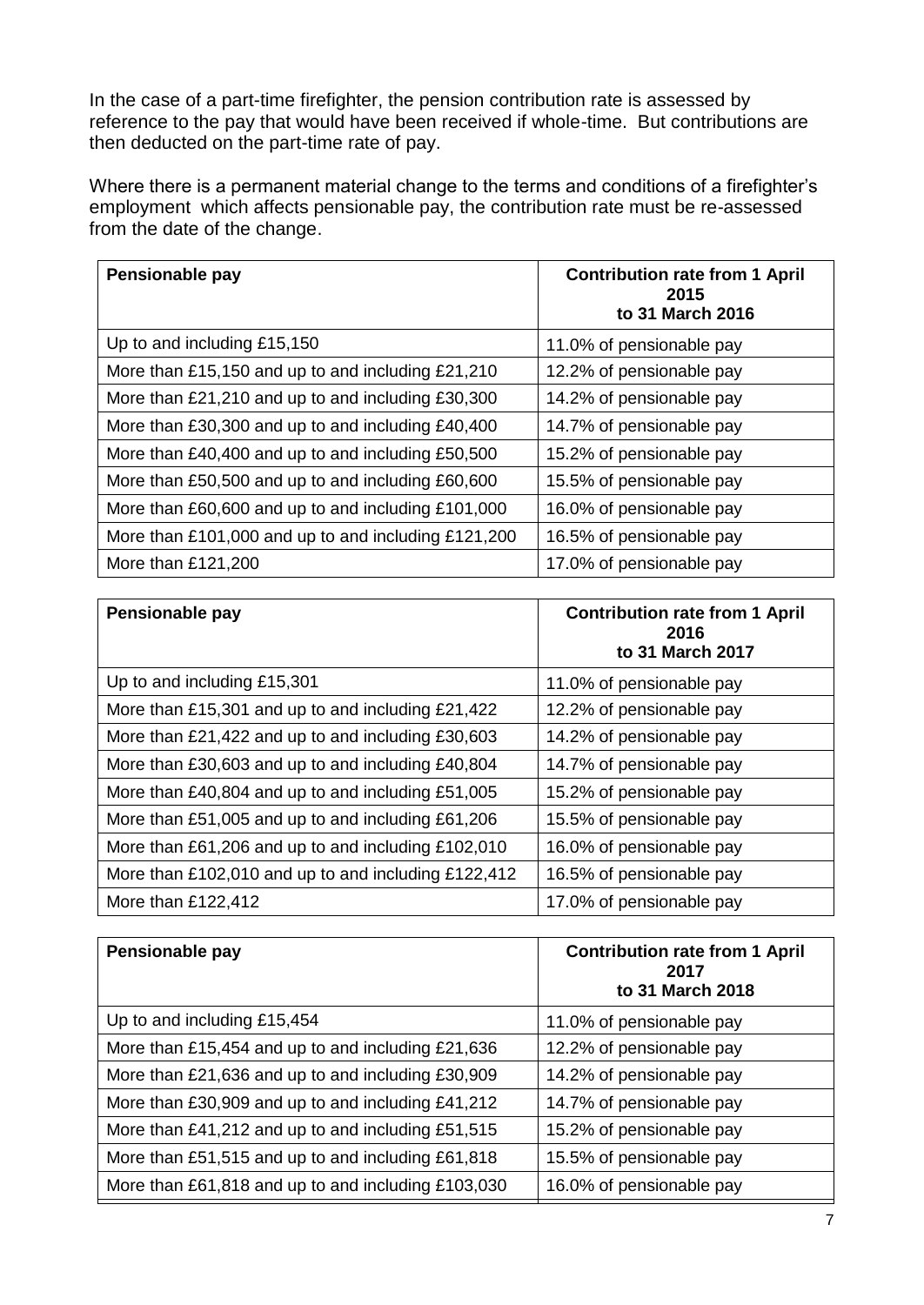| More than £103,030 and up to and including £126,636 | 16.5% of pensionable pay  |
|-----------------------------------------------------|---------------------------|
| More than $£123,636$                                | 117.0% of pensionable pay |

| Pensionable pay                                     | <b>Contribution rate from 1 April</b><br>2018 |
|-----------------------------------------------------|-----------------------------------------------|
| Up to and including £15,609                         | 11.0% of pensionable pay                      |
| More than £15,609 and up to and including £21,852   | 12.2% of pensionable pay                      |
| More than £21,852 and up to and including £31,218   | 14.2% of pensionable pay                      |
| More than £31,218 and up to and including £41,624   | 14.7% of pensionable pay                      |
| More than £41,624 and up to and including £52,030   | 15.2% of pensionable pay                      |
| More than £52,030 and up to and including £62,436   | 15.5% of pensionable pay                      |
| More than £62,436 and up to and including £104,060  | 16.0% of pensionable pay                      |
| More than £104,060 and up to and including £124,872 | 16.5% of pensionable pay                      |
| More than £124,872                                  | 17.0% of pensionable pay                      |

## **HOW MUCH SERVICE DO I NEED TO QUALIFY FOR A PENSION?**

To be eligible for any of the pensions mentioned in this guide, you must have at least 2 years' pensionable service in FPS 1992. If you have less, you would still be eligible if you have had a transfer of personal pension scheme rights into FPS 1992.

## **AT WHAT AGE WOULD I BE PAID MY PENSION?**

Normal pension age for all members of FPS 1992 is age 55. If you choose to retire at or after this age, your pension would be put into immediate payment. Or you could retire earlier with immediate payment of benefits provided you have reached age  $50<sup>1</sup>$  and have at least 25 years' service.

An ill-health pension may be payable at any age.

 $\overline{a}$ 

If you leave FPS 1992 before becoming entitled to payment of age or ill-health retirement benefits you may be awarded a deferred pension. This would be payable from age 60, or at an earlier age if you become permanently disabled for engaging in firefighting or performing any other duties appropriate to your role as a firefighter.

## **CAN I HAVE A REFUND OF CONTRIBUTIONS?**

A refund can be paid only if you leave the service or opt out of FPS 1992 and –

- have less than 2 years' qualifying service in FPS 1992, and
- a transfer of personal pension rights has not been paid into the Scheme.

 $1$  A Chief Fire Officer appointed before 1 July 2013 requires the authority's consent to be able to retire before age 55.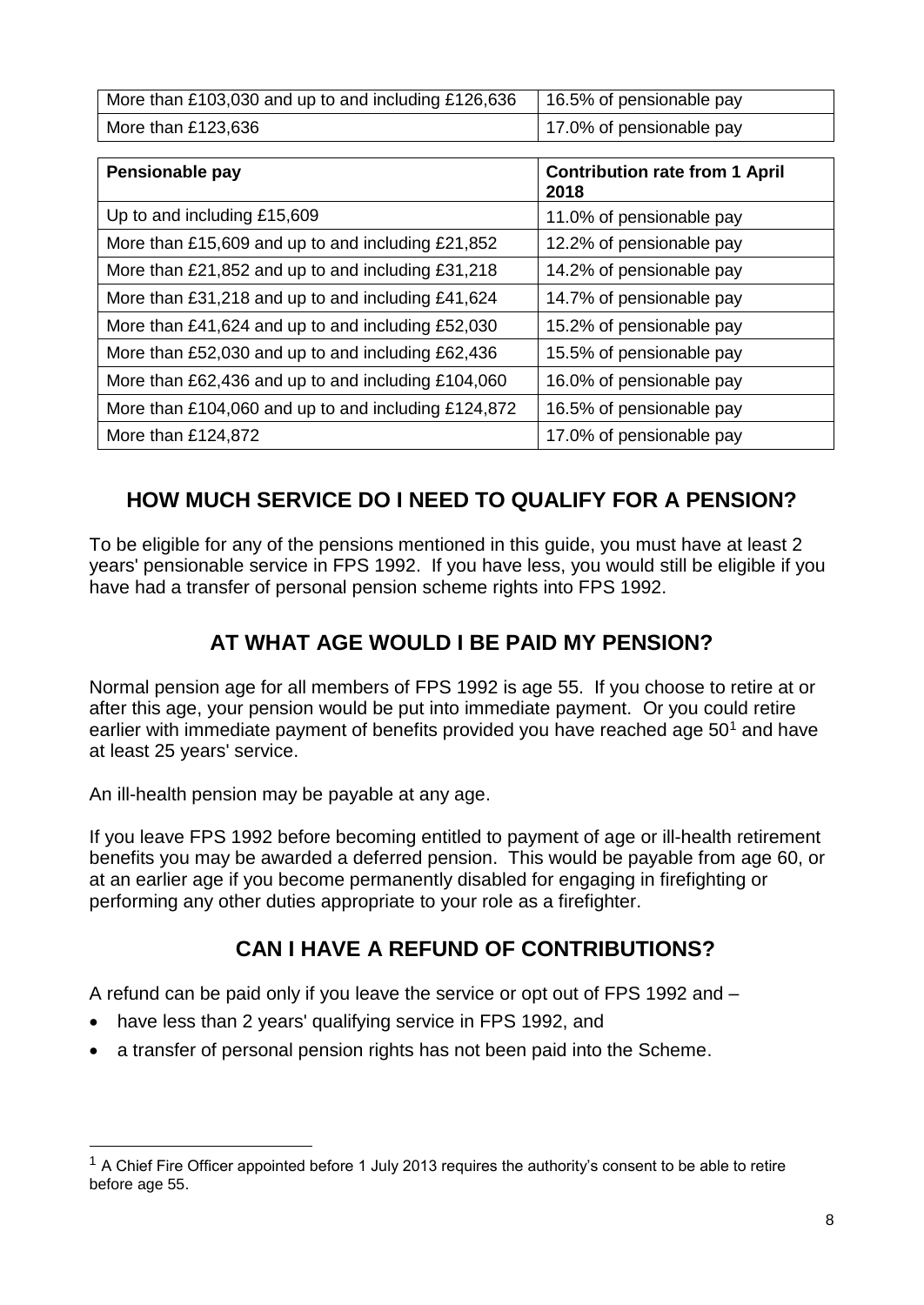If you are eligible for a refund, this would be the total of all the contributions that you have paid. There would be no payment to you of any employer's contributions. Deductions would be made from the refund in respect of tax and National Insurance adjustments.

Because FPS 1992 became a closed scheme in April 2006, it is unlikely that any serving members would now be entitled to a refund.

#### **HOW IS A PENSION CALCULATED?**

How the various types of pension are calculated is explained on the following pages, but there are certain basic principles.

FPS 1992 is a final salary pension scheme which means that your pension (excluding Additional Pension Benefits) will be a proportion of final average pensionable pay. The proportion will depend, in part, upon how much pensionable service you have at the time of leaving the Scheme. For age retirement pensions, a principle of "fast accrual" is used. For each of the first 20 years of pensionable service, you will get 1/60th of average pensionable pay and for each of the following years you will get 2/60ths of average pensionable pay. Each day of pensionable service will count as 1/365th of a year. The maximum number of 60ths that you can count is 40 (after 30 years' service). For example, if you retire at age 55 with 30 years of pensionable service and average pensionable pay of £33,000, your pension would be assessed as –

 $(20 \times 1/60) + (10 \times 2/60) \times £33,000 = 40/60 \times £33,000 = £22,000.00$  a year

or, if you retire at age 50 after 27 years with the same pay, your pension would be –

 $(20 \times 1/60)$  +  $(7 \times 2/60)$  x £33,000 = 34/60 x £33,000 = £18,700.00 a year

#### **WHAT IS PENSIONABLE SERVICE?**

This is your service as a member of the Scheme and in respect of which you have paid contributions. If you have ever worked part-time, the starting point for assessment of your pension is to use the pensionable service you would be able to count if whole-time.

Various other periods may count as pensionable service, e.g. that credited on receipt of a transfer value from another pension arrangement, unpaid leave (including some forms of child-related leave and industrial action) for which contributions have been paid, or service which previously counted towards a FPS 1992 pension which has since been cancelled. "Purchased 60ths" paid for by additional contributions would also be included in the assessment of pension.

#### **WHAT IS AVERAGE PENSIONABLE PAY?**

In most cases this will be your pensionable pay averaged over the last 365 days of pensionable service. It would not, however, include those payments which have been treated as pensionable for providing "Additional Pension Benefits".

If either of the two preceding periods of 365 days would produce a greater amount, the final pensionable pay from one of those earlier periods could be substituted for the final year's pay. This protects your pension if you have a reduction in pay in your last couple of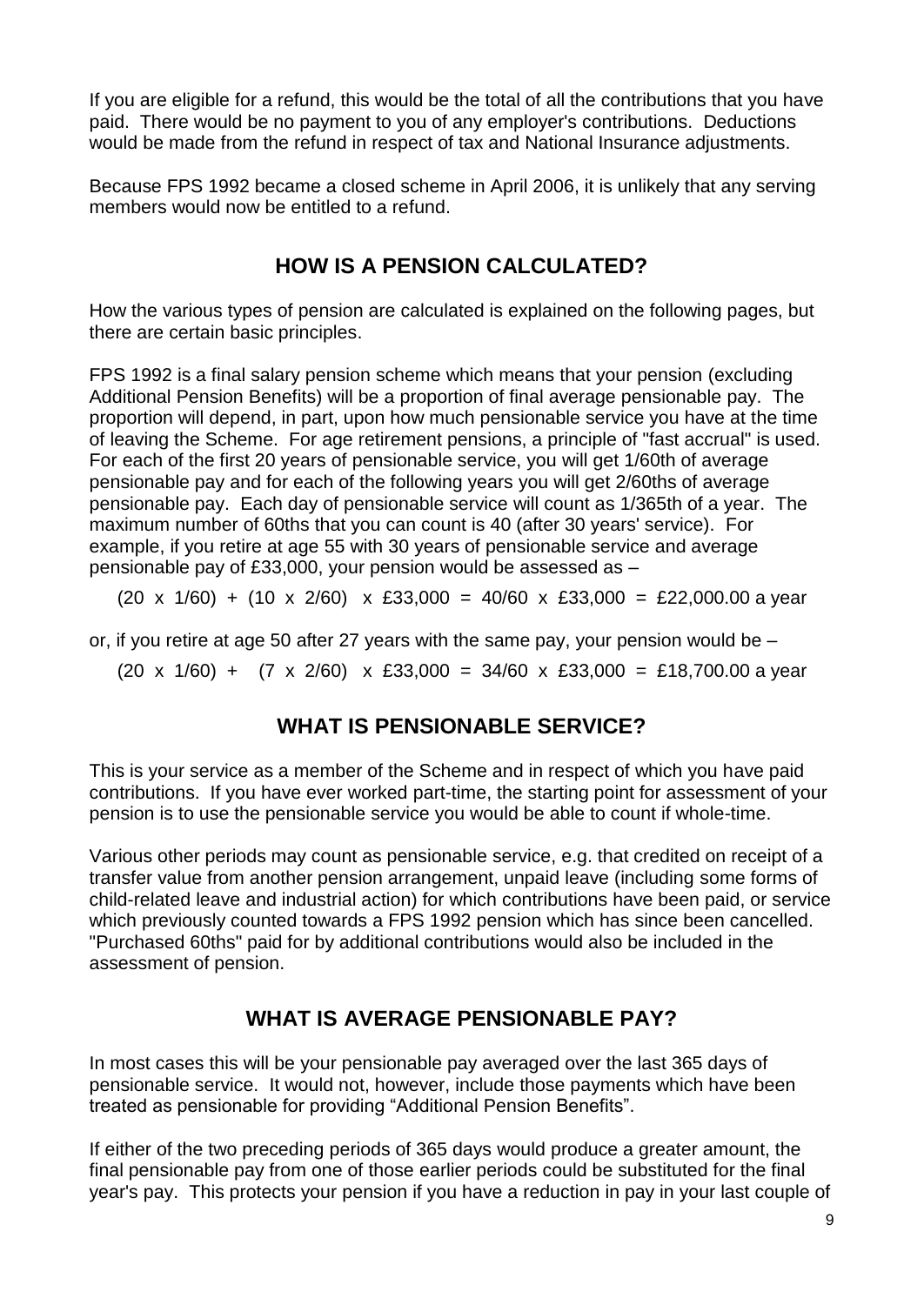years' service. If you have a reduction in pay earlier on in your service, the "two pension" option could help you.

If at any time you have worked part-time, the starting point for assessment of your pension is to use the pensionable pay you would be able to count if whole-time.

## **AGE RETIREMENT PENSION**

This would be payable to a firefighter who, upon retirement, is age 50 or over with at least 25 years' service (it is referred to as an "ordinary pension" in FPS 1992 rules), or age 55 or over with less than 25 but at least 2 years' service (called a "short service pension" in the rules)<sup>2</sup>. The basic formula is used  $-$  see "How is a pension calculated?". For example, if you retire at 55, with 22 years' pensionable service and average pensionable pay of £33,000, your pension would be –

 $(20 \times 1/60) + (2 \times 2/60) \times 233,000 = 24/60 \times 233,000 = 213,200.00$  a year

As explained in "Adjustment for part-time service", any part-time service would be taken into account after a notional whole-time pension has been assessed.

Part of the annual pension can be converted ("commuted") into a lump sum if you wish; see "Commutation".

## **DEFERRED PENSION**

If you leave your employment as a firefighter and you

- have at least 2 years' pensionable service or, if less, have had a transfer of personal pension rights into FPS 1992, and
- are not eligible for immediate payment of an age retirement pension because you are not old enough and/or do not have the required length of service, and
- are not retiring on grounds of ill-health,

then you would be entitled to a deferred pension. You would also be entitled to a deferred pension if you opt out of FPS 1992 while still in employment provided you have at least 2 years' pensionable service or have had a personal pension transfer into FPS 1992. A deferred pension is calculated by first assessing the "hypothetical" pension you would have received if your pensionable service had been continuous to normal pension age  $(55)$  or to age 60 for a firefighter in the role of Station Manager B and above<sup>3</sup>. Then the hypothetical pension is "pro rated" according to the period actually served.

For example if you would have completed 30 years at normal pension age and your average pensionable pay at the date you leave is £30,300, the first part of the assessment of the deferred pension would be to work out the hypothetical pension as follows –

 $\overline{a}$  $2$  Since 6 April 2010, tax penalties apply if you take an age retirement pension before age 55 and remain in a concurrent employment with a fire and rescue authority, or take up further employment with an authority within certain time limits. Contact the authority for further details if you could be affected by this.

<sup>&</sup>lt;sup>3</sup> This reflects the fact that the starting point for working out a deferred pension used to be the hypothetical pension due at "compulsory retirement age". This was age 55 for all ranks/roles below Station Manager B and age 60 for Station Manager B and above. Age 60 was protected for this purpose when "compulsory retirement age" was replaced in the Scheme by "normal pension age" (age 55).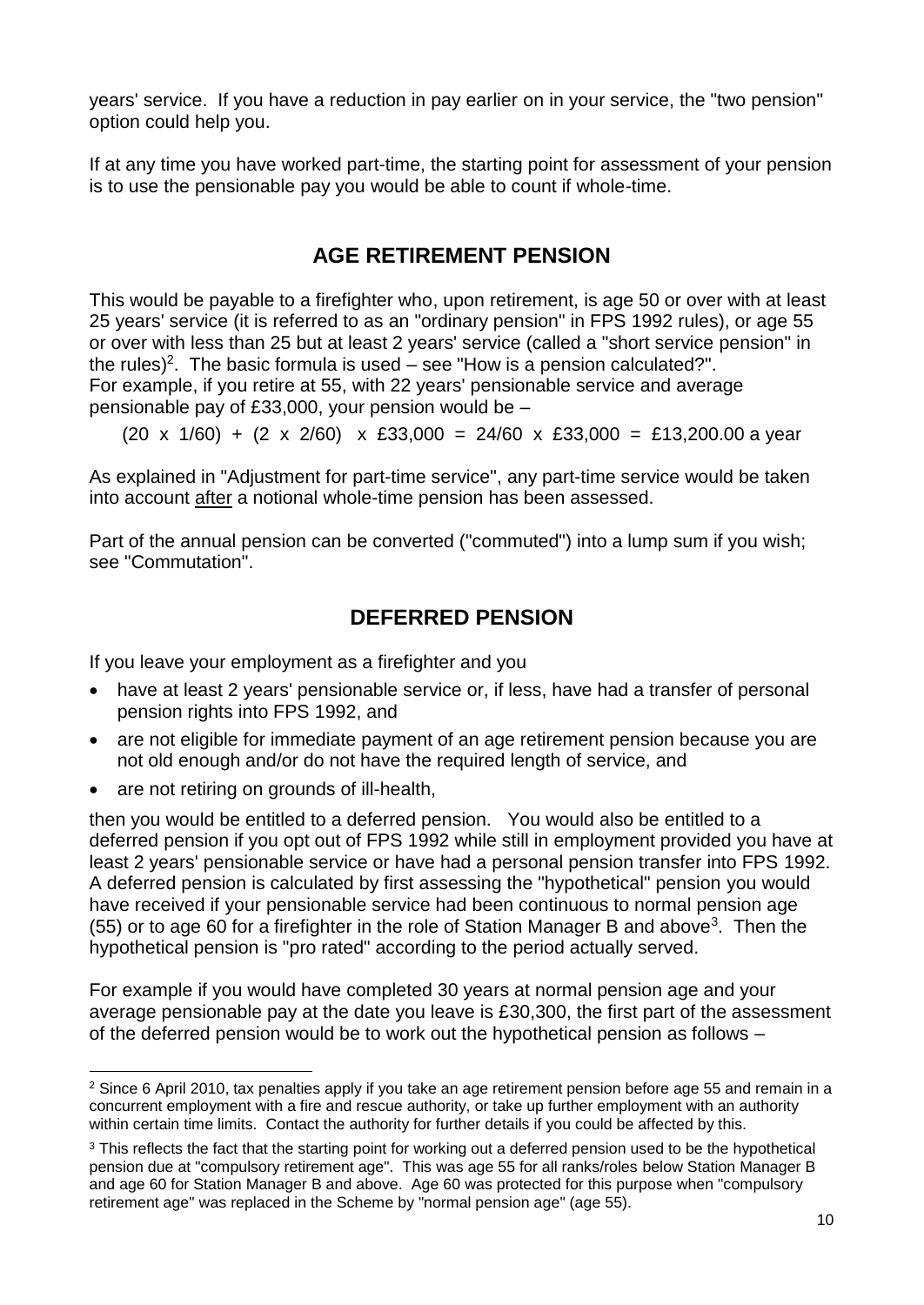$(20 \times 1/60) + (10 \times 2/60) \times £30,300 = 40/60 \times £30,300 = £20,200.00$  a year

If your actual pensionable service at the date of leaving was 15 years, then the deferred pension would be 15/30ths of the hypothetical pension –

15/30 x £20,200 = £10,100.00 a year.

As explained in "Adjustment for part-time service" any part-time service would be taken into account after a whole-time notional pension has been assessed. Part of the annual pension can be converted ("commuted") into a lump sum if you wish see "Commutation".

A deferred pension is put into payment at age 60. It can be paid earlier if you become permanently disabled for performing duties appropriate to your former role. Or, if you wish, it could form the basis of a transfer value paid to some other pension scheme.

#### **ILL-HEALTH PENSION**

If you have at least 2 years' pensionable service, you may be considered at any age for an ill-health award. Before deciding to make such an award, the authority will seek the opinion of an independent qualified medical practitioner ("IQMP").

There are 2 tiers of ill-health award – lower tier and higher tier. The lower tier award provides a lower tier ill-health pension only; a higher tier award provides a lower tier illhealth pension plus a higher tier ill-health pension. The award made will depend upon your length of service and the extent of the disablement which causes you to retire.

If you have at least 2 but less than 5 years of pensionable service and are permanently disabled for the performance of the duties of your role, you would be entitled to a lower tier ill-health pension upon retirement, i.e. a lower tier ill-health award.

If you have at least 5 years' pensionable service and are permanently disabled for the performance of the duties of your role, again you would be entitled to a lower tier ill-health pension, i.e. a lower tier ill-health award. However, should your disablement mean that, additionally, you are not capable of undertaking regular employment, you would be entitled to a higher tier ill-health pension in addition to the lower tier ill-health pension. Together they form a higher tier ill-health award. ("Regular employment" in this context means employment for at least 30 hours a week on average over a period of not less than 12 consecutive months beginning with the date on which the question of your disablement arises for decision.)

#### **Calculation of lower tier pension**

If you have less than 5 years' pensionable service, the lower tier ill-health pension is calculated in the same way as an age retirement pension, i.e.

1/60 x pensionable service x average pensionable pay

Assuming your average pensionable pay is £30,000 and you had completed 3 years' service at the date of retirement, your lower tier pension would be calculated as –

1/60 x 3 x £30,000.00 = £1,500.00 a year.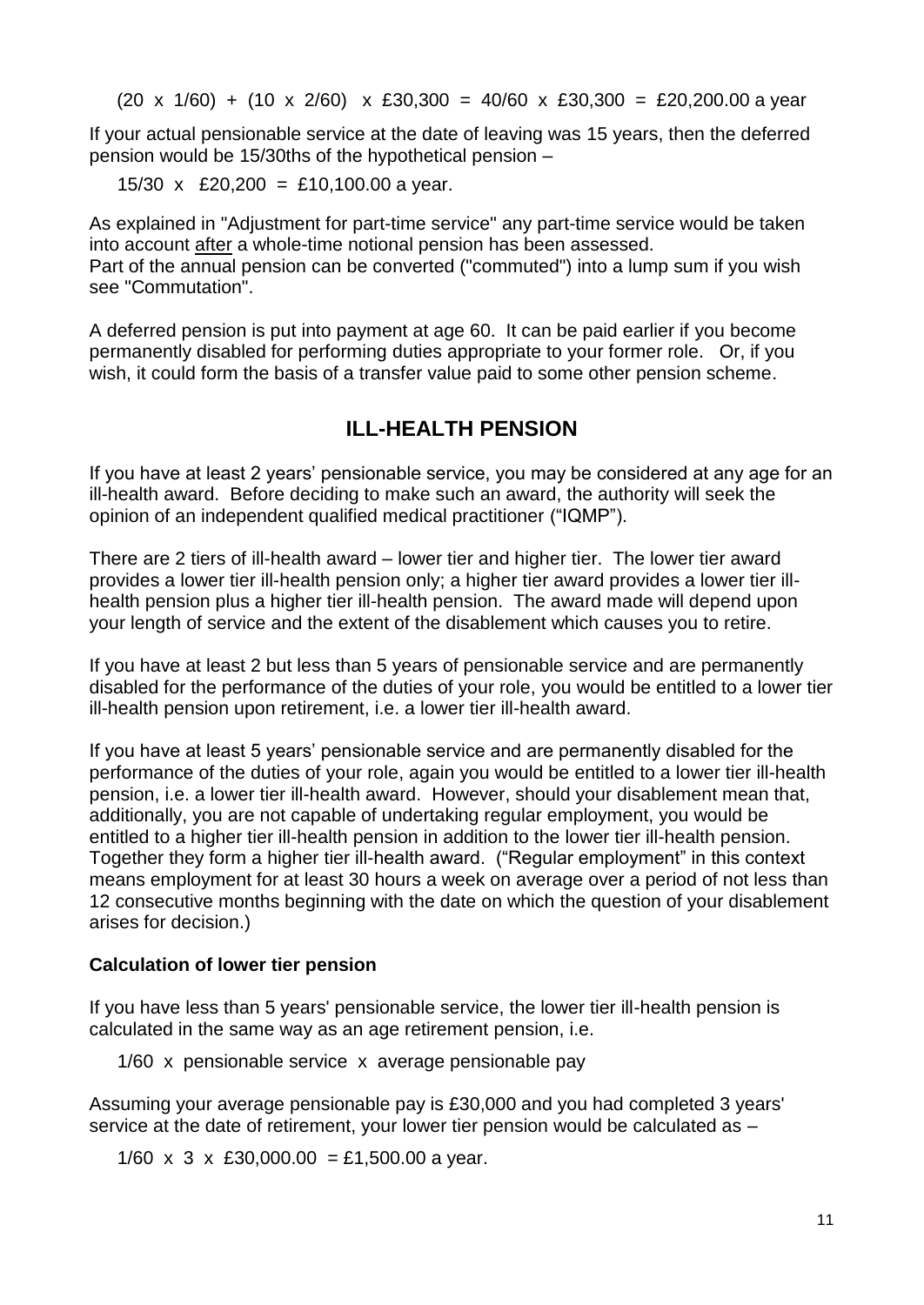If you have 5 or more years' pensionable service, the lower tier ill-health pension is calculated in the same way as a deferred pension.

For example, assuming that you could have completed 30 years' service by age 55 but have completed only 12 years at the date of retirement, and your average pensionable pay is £30,000, the lower tier pension would be calculated as –

#### 12/30 x 40/60 x £30,000.00 = £8,000.00 a year

#### **Calculation of higher tier pension**

This involves a two-stage calculation. The first stage assesses a pension including an enhancement of service; the next stage deducts from the resultant pension an amount equal to the lower tier pension. The difference is the higher tier pension.

The enhancement of a pension depends upon your length of pensionable service. This is illustrated in the table below (where "APP" means average pensionable pay).

| Enhancement according to length of pensionable service                                        |               |                                                                      |  |  |
|-----------------------------------------------------------------------------------------------|---------------|----------------------------------------------------------------------|--|--|
| 5 or more years, but less than 10                                                             | $\Rightarrow$ | each year of service will reckon as:<br>$2/60$ x APP                 |  |  |
| 10 or more years, but less than 13                                                            | ⇨             | the formula is based on:<br>20/60 x APP                              |  |  |
| 13 or more years                                                                              | ⇨             | the formula is based on:<br>pensionable service* $+ 7/60 \times APP$ |  |  |
| *each year of service to 20 years = $1/60$ ; each year of service after 20 years = $2/60$ ths |               |                                                                      |  |  |

The resultant pension, however, must not be greater than the age retirement pension that could be achieved at the normal pension age of 55, or age 60 in the case of Station Manager B and above. (And an age retirement pension must not be greater than 40/60ths of average pensionable pay.)

Assume that, in addition to the lower tier pension, you were entitled to a higher tier pension. You have 12 years' service. The enhanced pension which forms the first stage of the calculation would be based on 20/60ths of average pensionable pay. With average pensionable pay of £30,000.00 this would give –

20/60 x £30,000.00 = £10,000.00

The lower tier pension had been assessed as £8,000.00 a year and so the next stage of the calculation is to deduct this from the £10,000.00 as assessed above –

 $£10,000.00 - £8,000.00 = £2,000.00$ 

In this example, with entitlement to a higher tier award you would be paid a lower tier illhealth pension of £8,000.00 and a higher tier ill-health pension of £2,000.00 a year.

#### **General**

If you had a period of part-time service, both the lower and higher tier pensions would first be assessed as if your service were whole-time throughout, and then pro rated as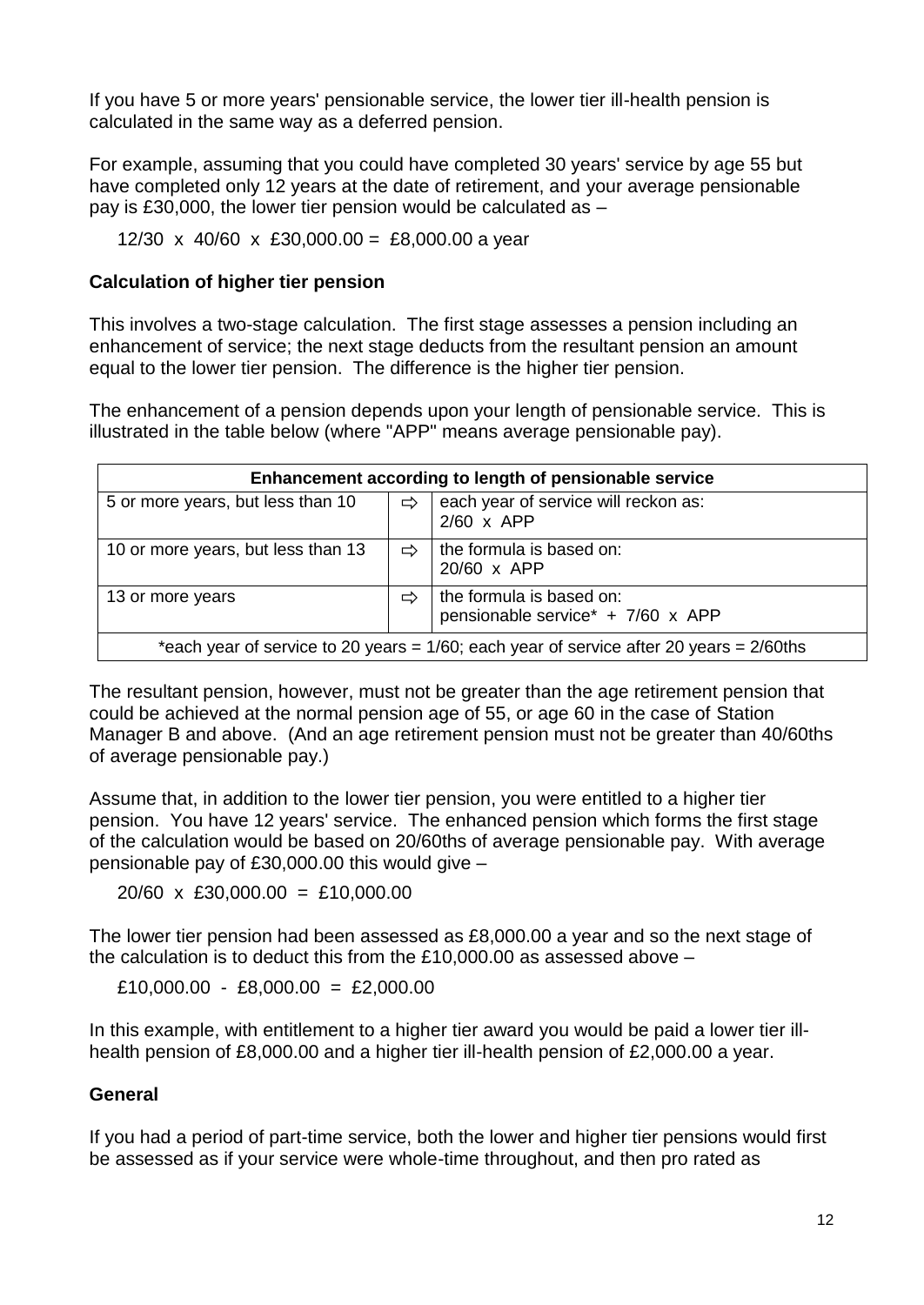explained in "Adjustment for part-time service" below. Part of a lower tier pension (but not a higher tier ill-health pension) can be converted into a lump sum if you wish.

## **ADJUSTMENT FOR PART-TIME SERVICE**

If you have ever worked part-time, the pension is first assessed as if you had worked whole-time throughout your service. Then account is taken of the part-time service you have accrued as a proportion of whole-time service, as explained on the next page.

For example, if you retire at age 55 having worked whole-time for 20 years and half-time for 6 years, i.e. 26 calendar years, the starting point for working out your pension would be to assume you had worked whole-time throughout those 26 years. Even if you have been working half-time during your final year, average pensionable pay is based on the wholetime pay. Let's suppose it is £36,000,00. The whole-time pension would be  $-$ 

 $(20 \times 1/60) + (6 \times 2/60) \times 236,000 = 32/60 \times 236,000 = 119,200,00$  a year

Account is taken of the hours actually worked during the calendar length of service:

 $20 + (1/2 \times 6) = 23$  years

The whole-time pension is then multiplied by the actual length of service as a proportion of the whole-time length to give the "part-time" pension –

23/26 x £19,200.00 = £16,984.62 a year.

#### **TWO PENSION OPTION ("SPLIT AWARD")**

As explained on previous pages, FPS 1992 is a final salary pension scheme. Your pension will normally be based on an average of your pensionable pay over the last year of service or, if greater, the average over one of the two previous years. In most cases, this ensures benefits are assessed on the highest level of pay in a firefighting career. But what if you have a reduction in pay which does not fall in those last 3 years?

On 1 April 2007 a new rule was introduced; it allows a "two pension" option if a firefighter has a reduction in pensionable pay when taking up a different role or becomes entitled to a lower rate of pay in an existing role. Pension rights before the reduction in pay are "preserved" as a deferred pension and new pension rights start to accrue in respect of your period of service after the reduction. The first pension would be based on your prereduction pay, your second pension would be based on your post-reduction pay.

Both pensions would become payable when you are eligible to receive the second pension. But if, at that time, you would have been better off by not splitting your pension rights, you can ask the authority to cancel the split award and base your pension on your total pensionable service and final average pensionable pay. For example, cancellation may be to your advantage if, after the initial reduction in pay, you received a promotion.

## **ADDITIONAL PENSION BENEFITS ("APBs")**

Additional Pension Benefits ("APBs") are a form of contributions-based pension paid in addition to the main final salary pension. They are a method of ensuring that an element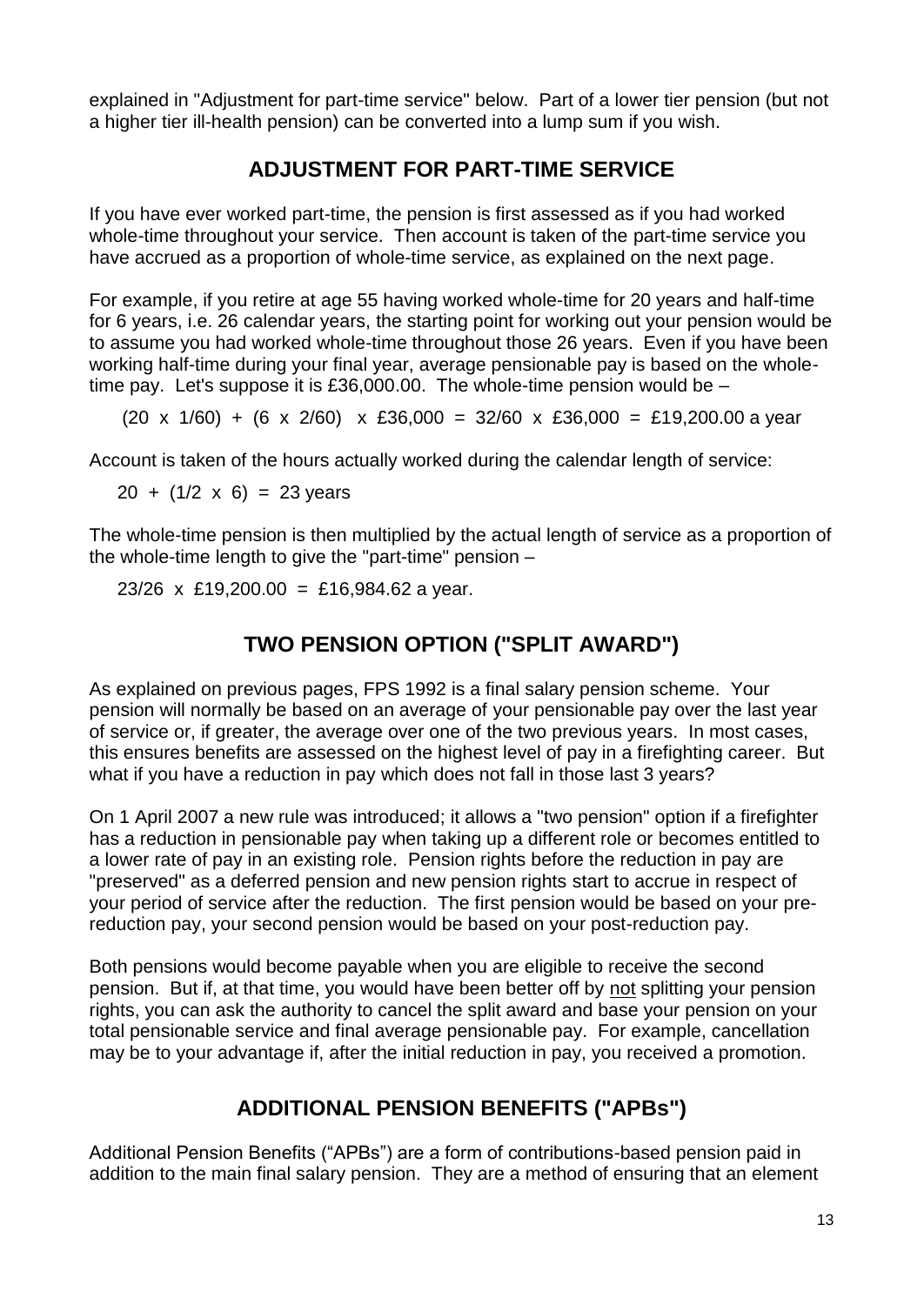of pay, which is treated as pensionable but which may not be present at the end of a firefighter's service, will nevertheless be recognised in respect of contributions paid.

APBs were first introduced to cater for the impact on pensionable pay of the phasing out of Long Service Increment ("LSI"). The removal of LSI affected the pension expectation of those firefighters who were receiving it. If you are entitled to a LSI APB this will already have been assessed and notified to you by the authority. The value as notified will continue to increase in line with Pensions Increase Orders. It will be paid to you when you become entitled to receive your main FPS 1992 benefits. No further LSI APBs will be awarded. They were a one-off form of protection.

However, APBs remain available to cater for other elements of pay which may not be permanent and so not suitable for final salary benefits, e.g. Continual Professional Development payments and certain other allowances and payments that the authority, at their discretion, may allow to be treated as pensionable.

The way in which APBs work is that you pay basic pension contributions on the relevant element of pay, and the authority pays contributions at the employer's contribution rate. The contributions which have been paid by you and the authority over the previous 12 months are totalled on every 1 July and the sum is then used to "buy" an amount of APB for that year by reference to factors provided by the Scheme Actuary. The amounts of APB at the end of each year are index-linked. They are totalled and paid to you as an additional pension when you become eligible to receive your main FPS 1992 pension.

#### **TRANSFER OF PENSION RIGHTS OUT OF FPS 1992**

If you leave FPS 1992 having sufficient service to qualify for a pension but are not eligible for immediate payment because you are not old enough, nor retiring on grounds of illhealth, as an alternative to a deferred pension you could request that your pension rights should be transferred to some other pension arrangement. A transfer value, a sum representing the capital value of your pension rights, would be assessed in accordance with guidance provided by the Scheme Actuary and offered to the managers of your new pension scheme. The transfer would take place only if you so instruct and if the fire and rescue authority are satisfied that the receiving scheme has the necessary approval of HM Revenue and Customs, and that it is permissible under transfer value rules (e.g. a transfer from FPS 1992 to a scheme offering a right to flexible benefits, would not be possible).

#### **TRANSFER OF PENSION RIGHTS WITHIN FPS 1992**

If you leave your employment with the fire and rescue authority and transfer to further employment as a firefighter with another authority, provided there is no break in service between employments, you would remain a member of FPS 1992. Although your pension rights will normally transfer with you, payments of a transfer value are not exchanged between English fire and rescue authorities. An authority you leave would simply send a statement of your accrued pension entitlement to your new authority. However, if you leave to take up employment as a firefighter in Scotland, Wales or Northern Ireland, a transfer payment would be paid because different funding arrangements apply. Provided there is no break in service between employments you would be subject to the equivalent pension rules of the relevant country.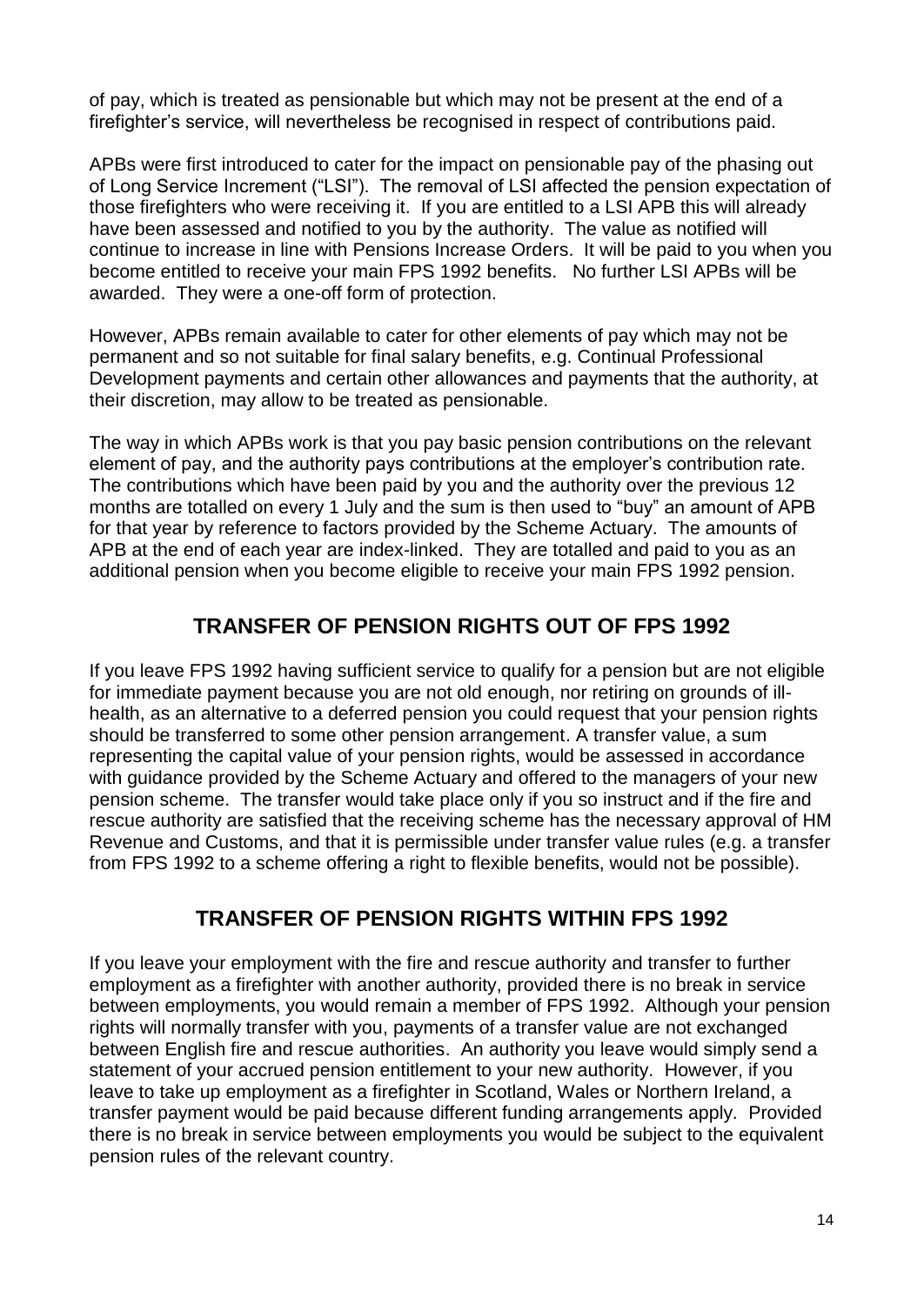#### **COMMUTATION**

If, on retirement, you prefer to have a lump sum as well as a pension you can provide one by "commutation". To do this you must give written notice to the fire and rescue authority, no earlier than 4 months before your intended retirement and no later than the day before your pension is due to come into payment. You would state how much of your pension (including any Additional Pension Benefit) should be commuted, i.e. converted into a lump sum. You can commute as much or as little as you like provided that you do not exceed the limits set out in the FPS 1992 rules. The limit depends upon the circumstances of your retirement. Also, in the case of a higher tier ill-health award, only the lower ill-health pension, not the higher tier pension, may be commuted.

| <b>Circumstances of retirement</b>                                                                                                       | <b>Commutation limit</b>                                                                                                                                                                                                                                                                            |  |  |  |  |
|------------------------------------------------------------------------------------------------------------------------------------------|-----------------------------------------------------------------------------------------------------------------------------------------------------------------------------------------------------------------------------------------------------------------------------------------------------|--|--|--|--|
| With an ill-health award, or                                                                                                             | Maximum commutation of one quarter of                                                                                                                                                                                                                                                               |  |  |  |  |
| with an age retirement pension based on<br>30 years' pensionable service, or                                                             | pension. (One quarter of the lower tier ill-<br>health pension only, in the case of a higher<br>tier ill-health award.)                                                                                                                                                                             |  |  |  |  |
| with a deferred pension, or                                                                                                              |                                                                                                                                                                                                                                                                                                     |  |  |  |  |
| at or after normal pension age (55).                                                                                                     |                                                                                                                                                                                                                                                                                                     |  |  |  |  |
| With an age retirement pension at age 50<br>or over but below age 55, with 25 or more<br>but less than 30 years' pensionable<br>service. | Lump sum must not be greater than two and<br>a quarter times the pension before<br>commutation; a greater sum up to one<br>quarter of pension may be permitted at the<br>discretion of the authority (who would have to<br>compensate their Firefighters' Pension Fund<br>for the additional cost). |  |  |  |  |

The amount provided as a lump sum is decided by factors provided by the Scheme Actuary. The factor used will depend upon your age in completed years and months on the day your pension commences. Unlike previous factors which reflected whether the firefighter was male or female, current factors are "unisex".

Please be aware that HM Revenue and Customs limit the amount of lump sum which you can receive tax-free. The limit is most likely to be exceeded if the relevant commutation factor is greater than 20. However, when your pension becomes due, the authority's pensions administrator will be able to tell you how much you can commute while remaining within the tax limits.

#### **Example of calculation of commuted lump sum**

A firefighter born on 10 October 1958 has a last day of service of 17 September 2016. He has completed 30 years of service and is entitled to immediate payment of his pension.

He elects to commute the maximum amount which, in his case, can be one quarter.

His pension before commutation is £20,000 a year.

On the day his pension commences his age will be 57 years and 11 completed months; the relevant commutation factor shown in the table, is 19.1.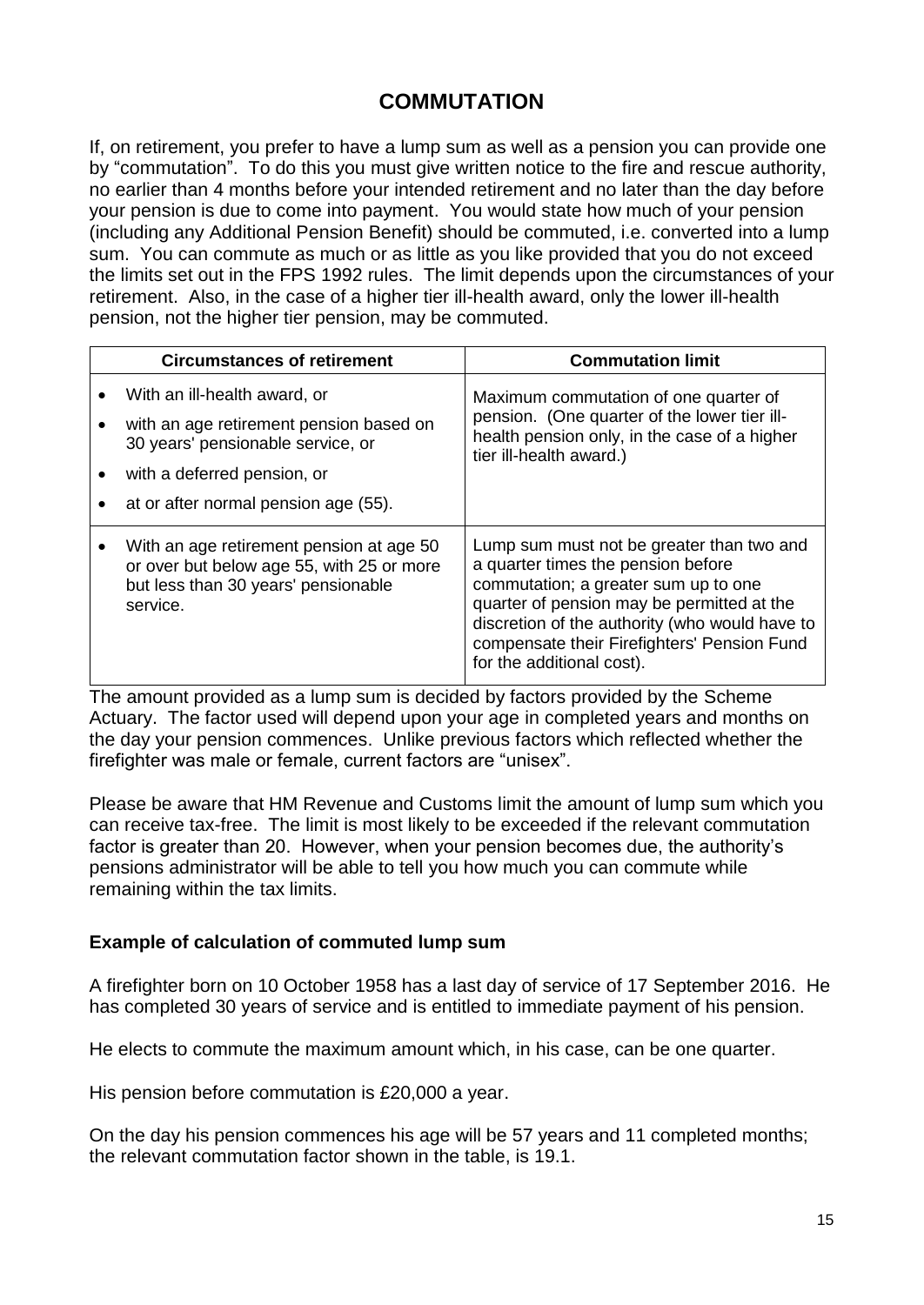His lump sum will be:

£20,000.00 x 19.1 4  $=$  £5,000.00 x 19.1

 $=$  £95,500.00

His pension after commutation will be:

£20,000.00 - £5,000.00

 $=$  £15,000.00 a year.

|                 | Age in years and completed months on day pension commences |      |      |      |      |      |      |      |      |      |      |      |
|-----------------|------------------------------------------------------------|------|------|------|------|------|------|------|------|------|------|------|
| Years           | 0                                                          | 1    | 2    | 3    | 4    | 5    | 6    | 7    | 8    | 9    | 10   | 11   |
| <b>Below 50</b> | 24.0                                                       |      |      |      |      |      |      |      |      |      |      |      |
| 50              | 24.0                                                       | 23.9 | 23.9 | 23.9 | 23.8 | 23.8 | 23.8 | 23.7 | 23.7 | 23.7 | 23.6 | 23.6 |
| 51              | 23.6                                                       | 23.6 | 23.5 | 23.5 | 23.5 | 23.4 | 23.4 | 23.4 | 23.3 | 23.3 | 23.3 | 23.2 |
| 52              | 23.2                                                       | 23.2 | 23.1 | 23.1 | 23.1 | 23.0 | 23.0 | 23.0 | 22.9 | 22.9 | 22.9 | 22.8 |
| 53              | 22.8                                                       | 22.7 | 22.7 | 22.7 | 22.6 | 22.6 | 22.6 | 22.5 | 22.5 | 22.5 | 22.4 | 22.4 |
| 54              | 22.3                                                       | 22.3 | 22.3 | 22.2 | 22.2 | 22.2 | 22.1 | 22.1 | 22.0 | 22.0 | 22.0 | 21.9 |
| 55              | 21.9                                                       | 21.8 | 21.8 | 21.8 | 21.7 | 21.7 | 21.6 | 21.6 | 21.6 | 21.5 | 21.5 | 21.4 |
| 56              | 21.4                                                       | 21.4 | 21.3 | 21.3 | 21.2 | 21.2 | 21.1 | 21.1 | 21.1 | 21.0 | 21.0 | 20.9 |
| 57              | 20.9                                                       | 20.9 | 20.8 | 20.8 | 20.7 | 20.7 | 20.7 | 20.6 | 20.6 | 20.5 | 20.5 | 20.4 |
| 58              | 20.4                                                       | 20.4 | 20.3 | 20.3 | 20.2 | 20.2 | 20.2 | 20.1 | 20.1 | 20.0 | 20.0 | 19.9 |
| 59              | 19.9                                                       | 19.9 | 19.8 | 19.8 | 19.7 | 19.7 | 19.6 | 19.6 | 19.6 | 19.5 | 19.5 | 19.4 |
| 60              | 19.4                                                       | 19.3 | 19.3 | 19.3 | 19.2 | 19.2 | 19.1 | 19.1 | 19.0 | 19.0 | 19.0 | 18.9 |
| 61              | 18.9                                                       | 18.8 | 18.8 | 18.7 | 18.7 | 18.6 | 18.6 | 18.6 | 18.5 | 18.5 | 18.4 | 18.4 |
| 62              | 18.3                                                       | 18.3 | 18.2 | 18.2 | 18.2 | 18.1 | 18.1 | 18.0 | 18.0 | 17.9 | 17.9 | 17.8 |
| 63              | 17.8                                                       | 17.8 | 17.7 | 17.7 | 17.6 | 17.6 | 17.5 | 17.5 | 17.4 | 17.4 | 17.4 | 17.3 |
| 64              | 17.3                                                       | 17.2 | 17.2 | 17.1 | 17.1 | 17.0 | 17.0 | 16.9 | 16.9 | 16.9 | 16.8 | 16.8 |
| 65              | 16.7                                                       | 16.7 | 16.6 | 16.6 | 16.5 | 16.5 | 16.4 | 16.4 | 16.3 | 16.3 | 16.3 | 16.2 |
| 66              | 16.2                                                       | 16.1 | 16.1 | 16.0 | 16.0 | 15.9 | 15.9 | 15.8 | 15.8 | 15.7 | 15.7 | 15.7 |
| 67              | 15.6                                                       | 15.6 | 15.5 | 15.5 | 15.4 | 15.4 | 15.3 | 15.3 | 15.2 | 15.2 | 15.1 | 15.1 |
| 68              | 15.0                                                       | 15.0 | 14.9 | 14.9 | 14.9 | 14.8 | 14.8 | 14.7 | 14.7 | 14.6 | 14.6 | 14.5 |
| 69              | 14.5                                                       | 14.4 | 14.4 | 14.3 | 14.3 | 14.2 | 14.2 | 14.1 | 14.1 | 14.0 | 14.0 | 14.0 |
| 70              | 13.9                                                       | 13.9 | 13.8 | 13.8 | 13.7 | 13.7 | 13.6 | 13.6 | 13.5 | 13.5 | 13.4 | 13.4 |
| 71              | 13.3                                                       | 13.3 | 13.2 | 13.2 | 13.1 | 13.1 | 13.0 | 13.0 | 13.0 | 12.9 | 12.9 | 12.8 |
| 72              | 12.8                                                       | 12.7 | 12.7 | 12.6 | 12.6 | 12.5 | 12.5 | 12.4 | 12.4 | 12.3 | 12.3 | 12.2 |
| 73              | 12.2                                                       | 12.1 | 12.1 | 12.0 | 12.0 | 11.9 | 11.9 | 11.8 | 11.8 | 11.8 | 11.7 | 11.7 |
| 74              | 11.6                                                       | 11.6 | 11.5 | 11.5 | 11.4 | 11.4 | 11.3 | 11.3 | 11.2 | 11.2 | 11.1 | 11.1 |
| 75              | 11.0                                                       |      |      |      |      |      |      |      |      |      |      |      |

#### **Factor table from 31 October 2018**

#### **ALLOCATION**

Allocation is an option to give up part of your pension at retirement to provide, on your death, a pension for a spouse or civil partner or dependant (in addition to the pension which is "automatically" provided by FPS 1992). It is an old provision, dating back many years, but which was carried forward to FPS 1992 even though dependants' benefits have improved quite considerably from their original levels.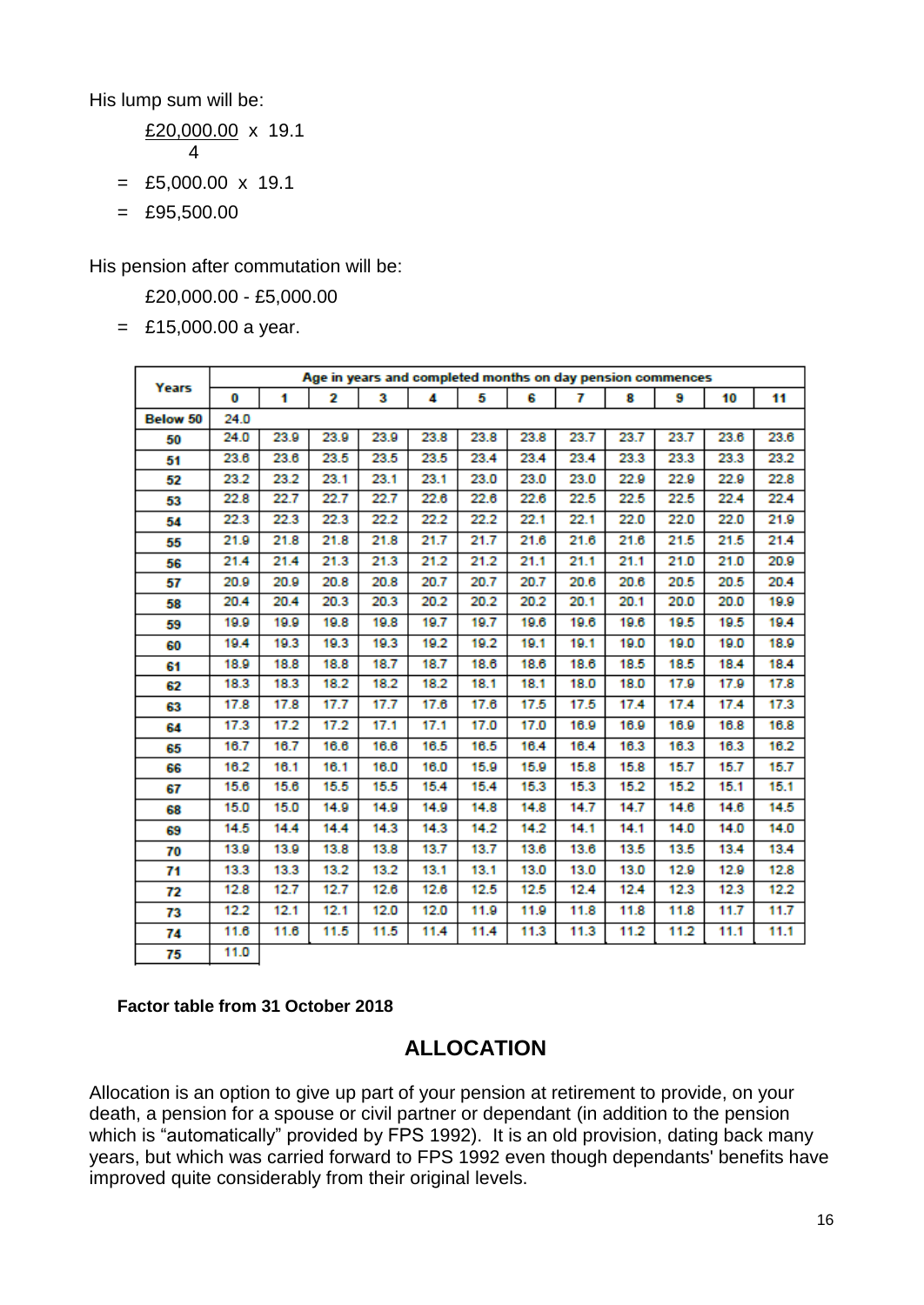An election to allocate must be given no later than the day before benefits become payable and no earlier than 2 months before. (Acceptance is subject to medical evidence of a normal life expectancy.) The amount provided as a pension on allocation depends upon the age and sex of the firefighter and of the nominated beneficiary.

The fire and rescue authority's pensions administrator can give you a personalised quote before your pension becomes due if you are interested in this option.

#### **CAN I MAKE VOLUNTARY PAYMENTS TO INCREASE MY BENEFITS?**

If you are an active member of the Scheme, and will not be able to count 30 years' pensionable service by normal pension age (55) you may be able to "buy" additional 60ths.

The additional 60ths would count not only in the assessment of your own pension, but in the assessment of any widow(er)'s, civil partner's and children's benefits. They would not, however, be taken into account for assessing entitlement to benefits, e.g. you cannot count them towards the 25 years' pensionable service needed for retirement at or after age 50 and before 55, or the period of service required for assessing entitlement to an illhealth pension.

To buy the additional 60ths you would pay additional contributions. The amount of additional contributions will depend upon your age at the birthday following your election to make the payments, and how many additional 60ths you wish to purchase. The Scheme Actuary provides factors from which the fire and rescue authority will determine the cost. (The authority's pensions administrator can give you a quotation and further details if you are interested in this option.)

An election to pay additional contributions must be made at least 2 years before normal pension age (55) and may only be made by a person who had not attained age 46 when last becoming a firefighter. Also, the fire and rescue authority may require you to undergo a medical examination (at your own expense) to satisfy them of your good health.

The additional contributions would be deducted with effect from your next birthday following your election, along with your basic contributions and will continue to be deducted until normal pension age.

Once you have begun paying the contributions, if you retire with an ill-health pension or die in service, benefits payable to you or your dependants respectively, would take into account the full number of 60ths you elected to "buy" in your election.

Should you leave or retire in other circumstances before reaching normal pension age, you would be credited with the appropriate portion of 60ths "purchased" to date.

The fire and rescue authority have discretion to allow you to stop paying these additional contributions if they are satisfied that continuing with the option is causing you, or likely to cause, financial hardship.

If this method of improving retirement benefits is not open to you or you prefer some other method of providing additional income in retirement you may find it helpful to seek the assistance of a suitably qualified and registered independent financial adviser. (Financial advisers may charge for their services.)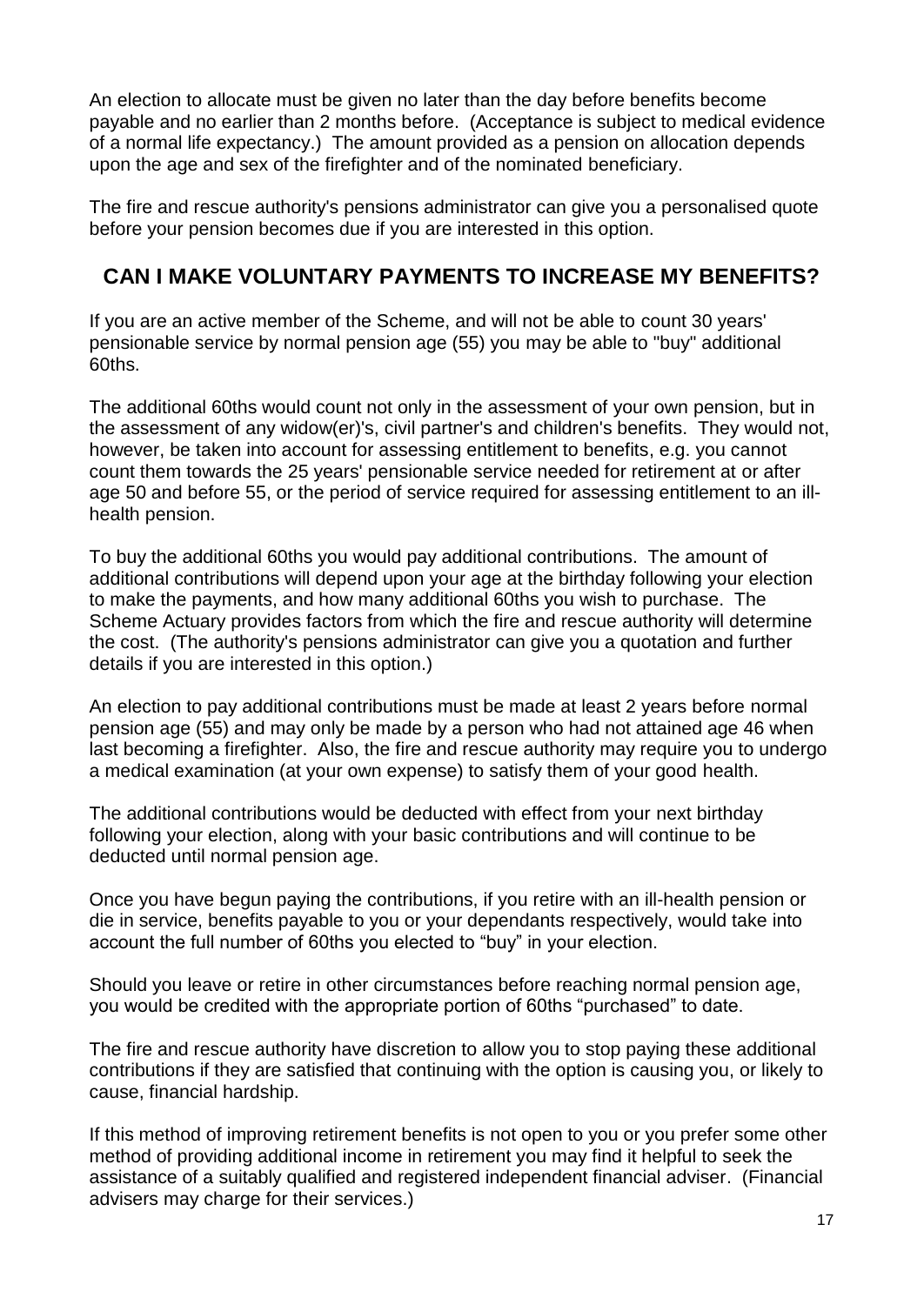The fire and rescue authority is not permitted to give advice.

#### **DIVORCE OR DISSOLUTION OF CIVIL PARTNERSHIP THE EFFECT ON PENSION RIGHTS**

In the event of divorce, dissolution of civil partnership, annulment or judicial separation, a court may order a pension scheme to pay all or part of a member's benefit entitlement to his/her former spouse or civil partner. This would be in accordance with an "earmarking" order or a "pension sharing" order.

An earmarking order could apply to all or part of your retirement pension, potential lump sum, or possibly your death grant. If you have already retired, the order may require immediate payment of pension to your former spouse or civil partner. If you are an active or deferred member the order would not have effect until the benefits become payable.

A pension sharing order would have immediate effect. The court would instruct that a portion of the value of your benefits should be deducted to provide "pension credit rights" for your former spouse or civil partner (who becomes a "pension credit member" of FPS 1992). The pension credit rights would remain in FPS 1992 until he/she is eligible to draw them at age 60 (or put into immediate payment if he/she has already reached that age). They cannot be transferred to another pension arrangement. If a pension credit member dies before age 60, a death grant would be paid to his/her personal representatives. There are no survivor benefits attached to a pension credit.

The court will normally expect both parties to provide information about the current and prospective value of their pension rights together with the rules of the pension scheme(s) in which those rights are held. The authority's pensions administrator can provide this for you and can give you general information on the impact that divorce/dissolution may have on pension rights.

## **LUMP SUM DEATH GRANT**

If you were to die in service as a member of FPS 1992, a death grant would be payable. This would normally be two times your pensionable pay as at the date of death or, if you were absent from duty without pay at that time, two times your pensionable pay immediately before the absence began. If you are working part-time hours the pensionable pay would be the part-time rate.

Tax rules prevent the payment of a death grant in respect of a person who has attained age 75 but it is unlikely that a firefighter would still be serving at that age.

The fire and rescue authority would pay the death grant to the firefighter's legal spouse or civil partner provided they were not living apart at the time of death. (This means more than a physical separation, e.g. as would be the case if the firefighter was away from home attending a training course; it implies recognition by at least one of the spouses or partners that the marriage or partnership is at an end.)

If the firefighter was unmarried, not in a civil partnership, or was "living apart", the death grant would be paid to his/her personal representatives.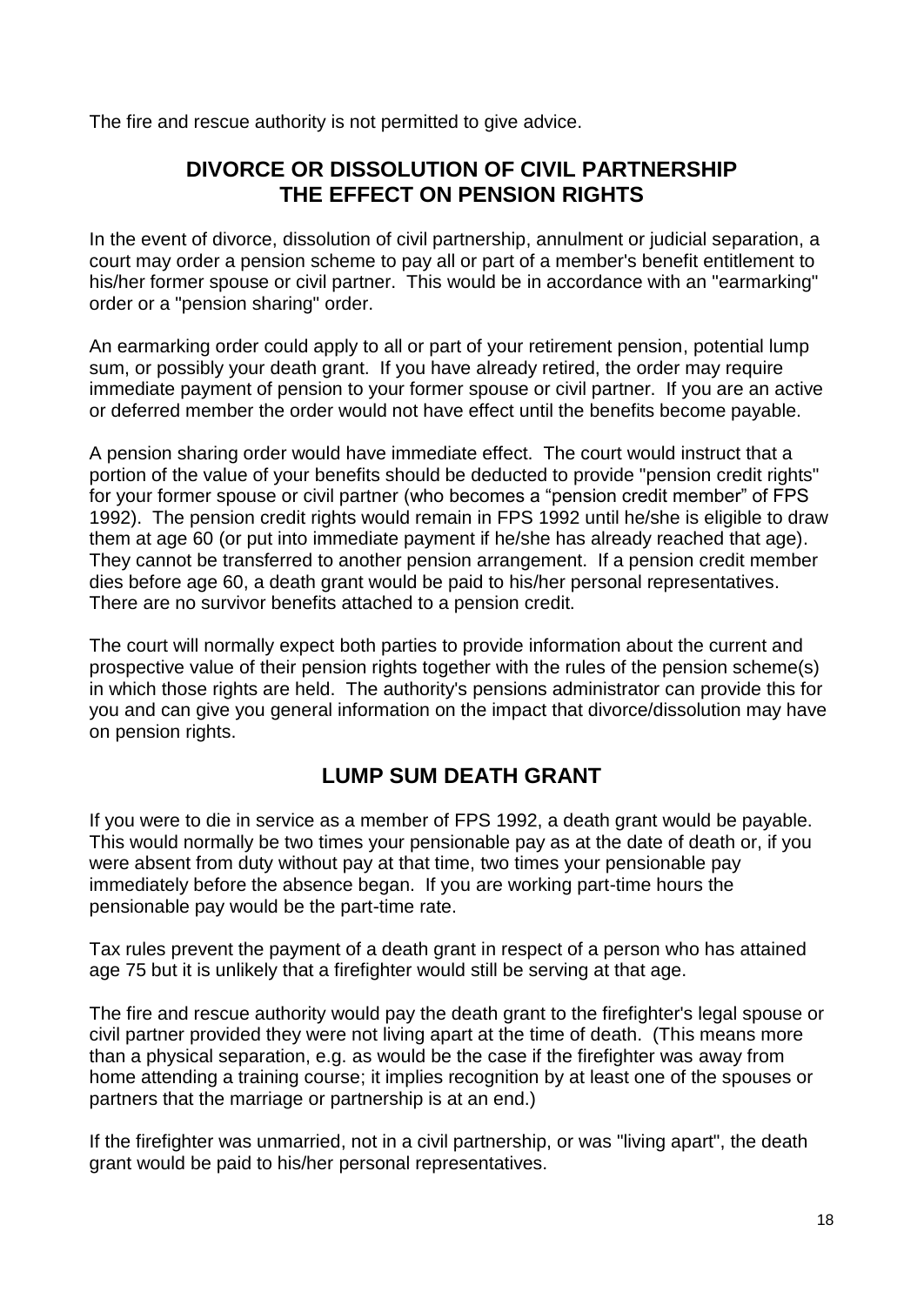There is no death grant payable if, at the date of death, the firefighter had already left the service or opted out of FPS 1992, except in the circumstances outlined in "Payment of Contributions to Estate".

#### **SURVIVING SPOUSE'S PENSION**

If a FPS 1992 member dies (whether before or after retirement), having completed at least 2 years' pensionable service, a pension will be paid to a surviving spouse.

Provided husband and wife were not living separately the widow(er)'s pension would be:

- in the case of a serving Scheme member half of the total lower and higher tier illhealth pensions to which the firefighter would have been entitled if he/she had retired on health grounds on the date of death;
- in the case of a retired Scheme member where the marriage took place before the member ceased to be a firefighter – half of the former firefighter's pension as calculated before any reduction was made for commutation and/or allocation;
- in the case a firefighter, or former firefighter entitled to a deferred pension which was not in payment at the date of death – half of the deferred pension.

If the FPS 1992 member had worked part-time, account will be taken of this in the assessment of the widow(er)'s pension.

For firefighters with service before April 1972, the pension may be less than half. The authority's pensions administrator can give personalised details if required.

If husband and wife were living separately at the date of death (see "Death Grant" for an explanation), the surviving spouse's pension would be calculated as –

pensionable service after 5.4.1978 x 1/160 x average pensionable pay

However, if a greater pension ("the full pension") would be payable if husband and wife were not living apart, the pension calculated by the formula shown above –

- must be increased to the level of any maintenance contributions the deceased was paying or liable to pay at the date of death for the support of spouse and/or child, but this must not be greater than the full pension;
- may be increased to the full pension at the discretion of the fire and rescue authority.

If a former firefighter marries after leaving the fire and rescue service the surviving spouse's pension would be assessed as the greater of the following –

pensionable service after 5.4.1978 x 1/160 x firefighter's average pensionable pay,

or

1/2 x service after 5.4.1978 x firefighter's pension total pensionable service

The widow(er) of a same sex marriage to a FPS 1992 member who dies before or after retirement would be entitled to a pension based on similar principles to those set out above for a widow(er) but it would reflect service from 6 April 1988 only.

## **SURVIVING CIVIL PARTNER'S PENSION**

The surviving partner of a registered civil partnership would be entitled to a pension based on similar principles to those set out above for the widow(er) of a same sex marriage.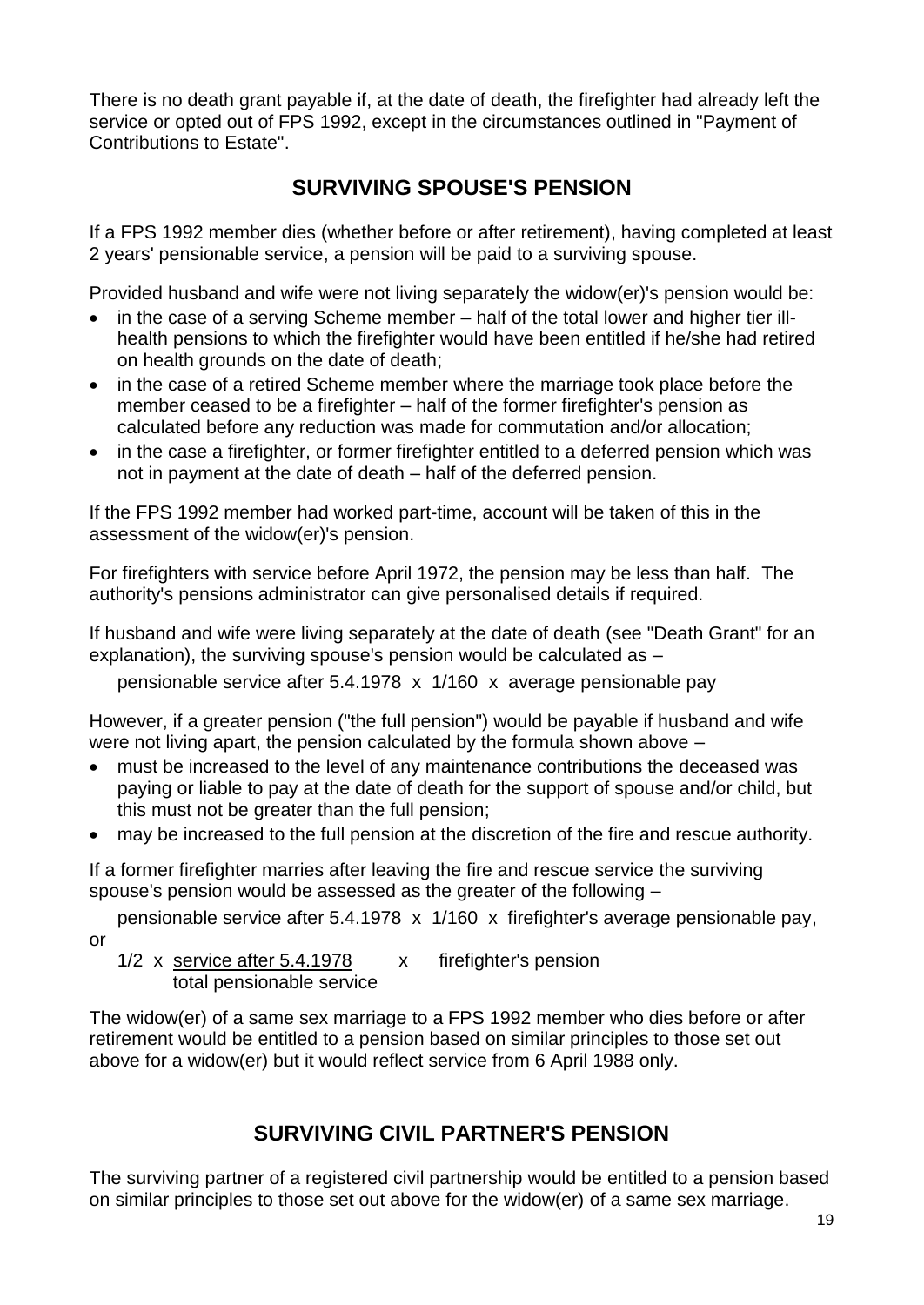#### **EFFECT OF SUBSEQUENT MARRIAGE OR CIVIL PARTNERSHIP**

In this event the pension would cease to be payable. If the new marriage or civil partnership should end, the authority has discretion to resume the payments.

#### **CHILDREN'S BENEFITS**

When a FPS 1992 member dies (before or after retirement) a pension will be paid to an eligible child. "Child", in this context, means a legitimate or illegitimate child, a step-child or adopted child of the member, and any other child substantially dependent on the member who is either related to him/her or a child of his/her spouse or civil partner.

A child will normally not be eligible if he/she –

- is age 18 or older;
- has ceased full-time education and is in paid employment; or
- is married or has entered into a civil partnership.

However, a child aged 18 or over will be eligible if –

- under age 23 and in full-time education or attending a course which lasts for at least a year, or
- at the date of the (former) firefighter's death was dependent upon him/her because of permanent disablement.

The amount of a child's pension due would depend upon the number of eligible children and whether or not the child or children have a surviving parent.

If a FPS 1992 member dies in service, where there is a surviving parent and less than 3 eligible children, each child would receive 18.75% of the combined lower and higher tier ill-health pensions; if there are 3 or more eligible children, 37.5% of the combined lower and higher-tier ill-health pensions would be divided equally by the number of children. If there is no surviving parent and less than 3 eligible children, each child would receive 25% of the combined lower and higher tier ill-health pensions; if there are 3 or more eligible children, 50% of the combined lower and higher-tier ill-health pensions would be divided equally by the number of children.

If a person dies after leaving the service or leaving FPS 1992, the children would be entitled to a similar percentage, in similar proportions, of the pension in payment but before reduction for commutation/allocation, (or of a deferred pension not yet in payment).

## **FLAT RATE PENSION**

Instead of the standard awards for dependants, as set out above and on preceding pages, a widow(er), civil partner or child can elect, instead, to receive a "flat rate" award. This is the type of award that was provided in the early days of the FPS 1992 when dependants' awards were quite limited. Nowadays it is unlikely that a flat rate award would provide a better pension in respect of a firefighter appointed after the mid 1970s.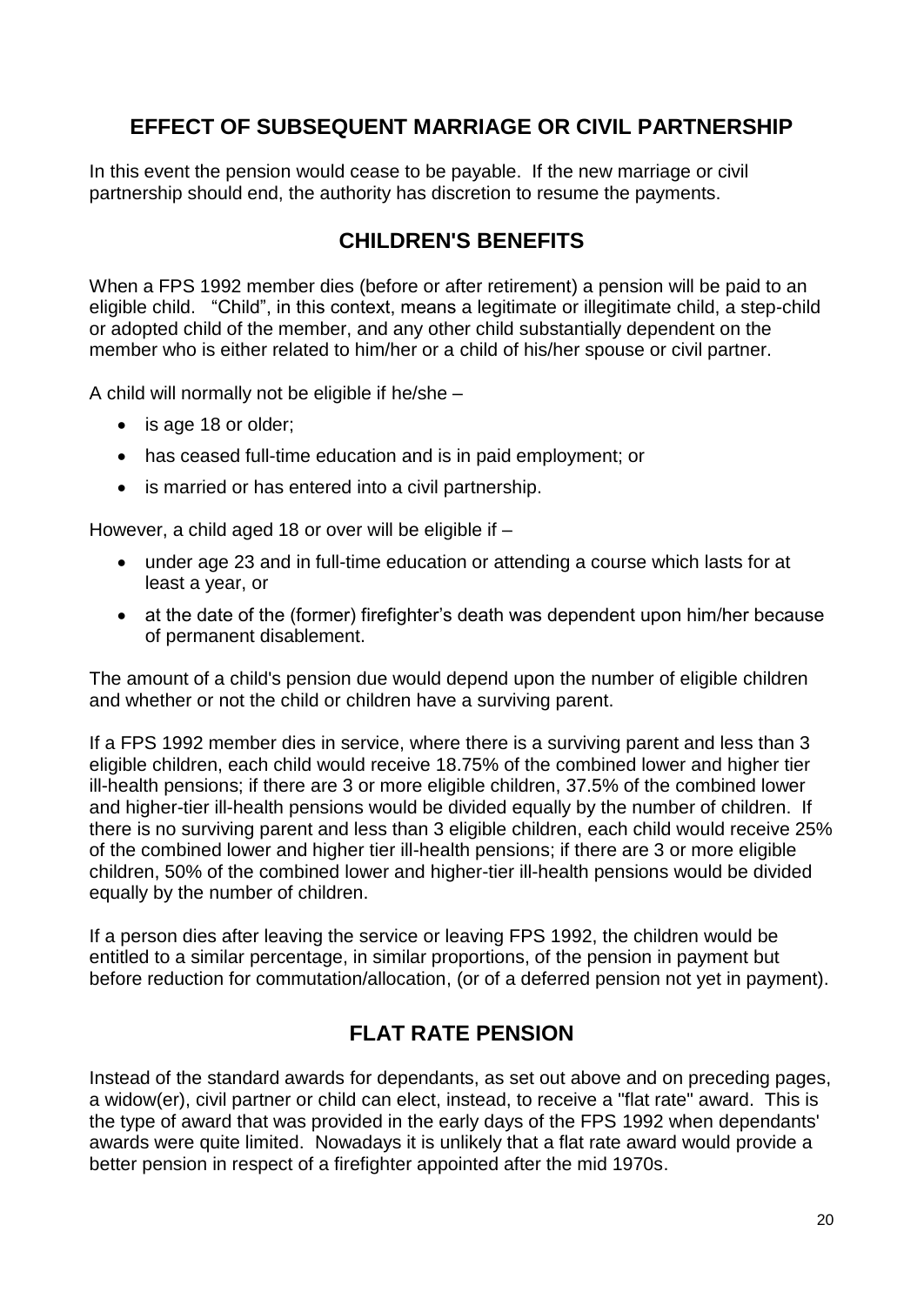## **SURVIVORS' ADDITIONAL PENSION BENEFIT**

If a firefighter has entitlement to an Additional Pension Benefit ("APB"), whether or not it is in payment at the date of death, a portion is paid to a surviving spouse or civil partner and/or any eligible children. The portion will reflect the percentage of the main FPS 1992 pension that is paid, e.g. half to a widow, 18.75% to a single eligible child, etc.

#### **DEPENDENT RELATIVE'S GRATUITY**

This can be paid at the discretion of the fire and rescue authority if the FPS 1992 member dies in service or after retirement (other than with a deferred pension). The recipient must be a relative who was substantially dependent on the Scheme member at the date of death and must not be entitled to any other award under the Scheme. A relative in this context means a widow(er), civil partner, parent, a grandparent, a child of the member or any child of these relatives. In normal circumstances, of course, the widow(er), civil partner, or child of the member will nowadays be entitled to an award under the main provisions of FPS 1992. This is another provision dating back to when Scheme rules did not offer the current level of dependants' awards.

The award can be of any amount provided that total gratuities do not exceed the total contributions paid into the Scheme by the FPS 1992 member.

#### **BEREAVEMENT PENSION**

For the first 13 weeks following the FPS 1992 member's death, the surviving spouse or civil partner will be paid a "bereavement pension" which, for each week, is the difference between the survivor's pension and

- in the case of death in service, the weekly rate of pensionable pay of the firefighter at the date of death,
- in the case of death while in receipt of a pension, the weekly rate of pension being paid at the date of death, including any Pensions Increase.

A bereavement pension is not paid in respect of an optant out or a FPS 1992 member with deferred benefits which were not into payment at the date of death.

If there is no surviving spouse or civil partner to receive the bereavement pension, it could be paid instead to a child who is receiving a pension under the Scheme.

## **COMMUTATION OF TRIVIAL PENSIONS**

If a pension payable to a member of FPS 1992, or to an eligible dependant, is less than limits set by HM Revenue and Customs, and certain other requirements of the tax rules are satisfied (e.g. the age of the pensioner), the fire and rescue authority may commute the pension to a lump sum.

(Alternatively, the authority may decide to pay a small pension at less frequent intervals than the intervals at which they normally pay pensions.)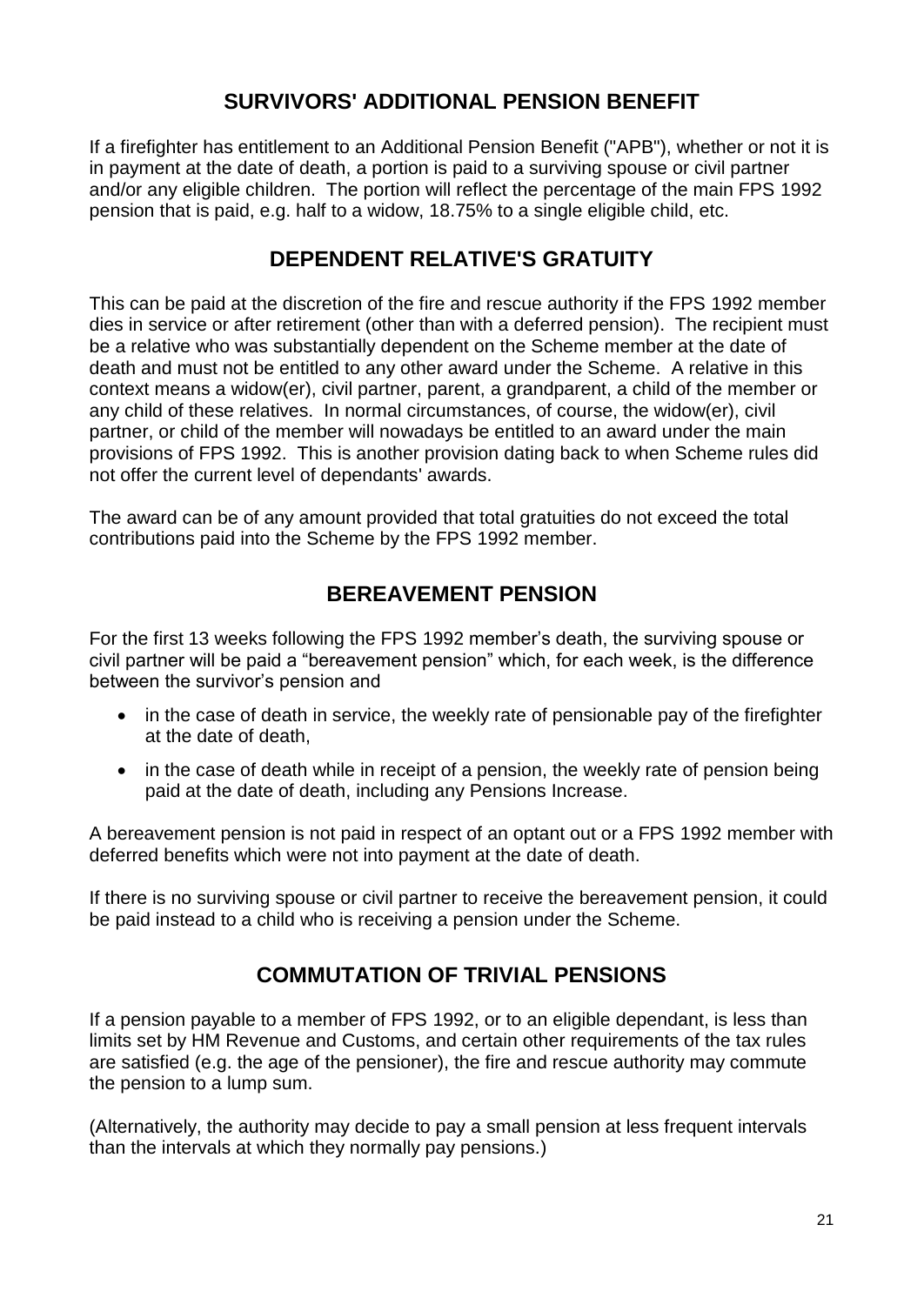## **PAYMENT OF CONTRIBUTIONS TO ESTATE**

If the total actuarial value of benefits paid to a member's surviving spouse, civil partner and children (plus any benefits paid to the member if death is after retirement) is less than the contributions he/she has paid into FPS 1992, the difference will be paid to the firefighter's estate as a post retirement death grant.

#### **PAYMENT OF BENEFITS**

Pensions are paid in regular instalments, at intervals of the fire and rescue authority's choosing, once they are satisfied that a person has entitlement to the award and subject to the authority having all the information they need. Lump sums by commutation are payable as soon as possible after they become due.

The authority has discretion as to whom a minor's award will be paid but they must have assurance that it would be used for the benefit of the minor. Similarly, if payment is due to a person who has become incapable of managing his/her affairs, the authority has discretion to pay it to another person as they think best.

If there has been a loss to the funds of the authority because of fraud, theft or negligence on the part of a firefighter in connection with his/her employment, the authority may withhold all or any of the sum lost subject, in the event of dispute, to the order of a court.

## **PENSIONS INCREASE**

Pensions payable under FPS 1992 are increased in accordance with Pensions Increase Acts and Orders. Any increase due is applied with immediate effect to ill-health pensions and pensions for widow(er)s, civil partners and children. It is paid with age retirement pensions from age 55, taking account of any increases which have accumulated from the date of retirement if earlier. Similarly, any increases accrued from date of leaving are applied to a deferred pension when put into payment at age 60.

## **EFFECT OF TAX RULES**

FPS 1992 has to comply with rules set by HM Revenue and Customs. There are, for example, limits on the amount of pension and lump sum which can be taken by a pension scheme member before tax charges apply.

The two main limits on your benefits are the annual allowance and the lifetime allowance.

The growth in the value of your pension each year (based on a "pension input period") must be compared with an annual limit set by HM Treasury. If the value exceeds the limit, tax would be due, payable through self-assessment. Or you could elect that the authority should make the payment on your behalf and collect the sum due from your benefit entitlement (the "scheme pays" method).

When benefits are due the total value must be tested against the lifetime allowance, also set annually. If the value exceeds the limit, tax would be deducted by the fire and rescue authority and paid over to HM Revenue and Customs.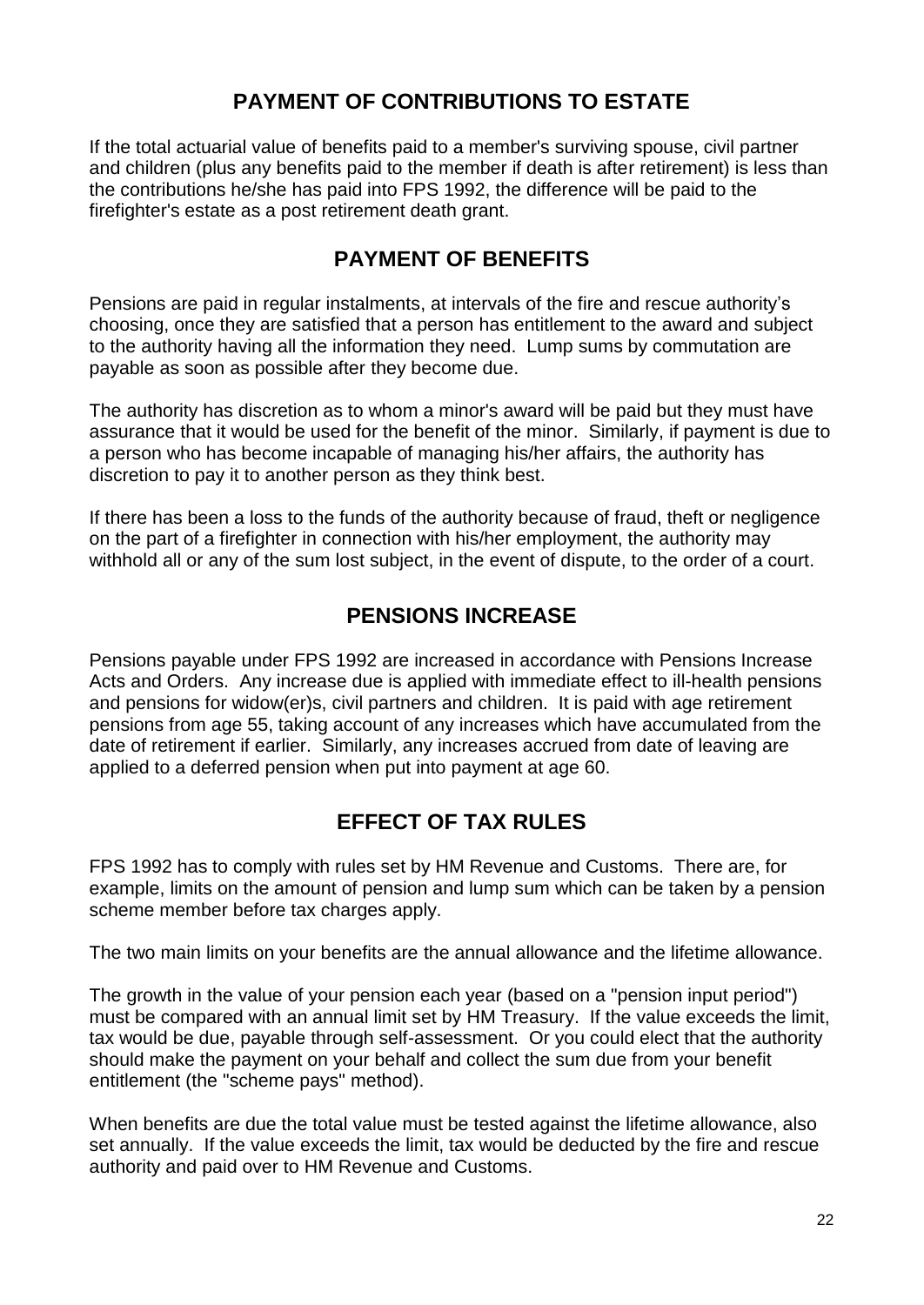The testing of the value of benefits is in respect of all pension benefits you may have accrued, including from arrangements other than FPS 1992. Consequently the fire and rescue authority will ask you to provide statements in respect of any other pension arrangement you may have so that they can check the total value of benefits before making payment from the Scheme. The authority can give you more details of the way in which tax rules work, how benefits are valued, current limits, and the tax chargeable.

## **WITHDRAWAL OF PENSION**

In certain circumstances a benefit payable under FPS 1992 can be reduced or withdrawn as explained below.

A Scheme member's benefits may be reduced by an "earmarking" or a pension sharing order issued on divorce, dissolution of a civil partnership, annulment or judicial separation.

A fire and rescue authority may withdraw the whole or part of a Scheme member's pension in payment, for any period during which that person is employed by any fire and rescue authority, in any capacity.

A fire and rescue authority may withdraw a pension in whole or in part, permanently or temporarily, if the person otherwise entitled to the pension –

- has been convicted of an offence of treason, or one or more offences under the Official Secrets Acts 1911 to 1989 (in the case of a dependant the offence must have been committed after the death of the Scheme member); or
- has been convicted of an offence committed in connection with his/her service as an employee of a fire and rescue authority which is certified by the Secretary of State either to have been gravely injurious to the interests of the State or to be liable to lead to serious loss of confidence in the public service.

A pension is not payable to a dependant convicted of the murder of a FPS 1992 member from whose pension rights the pension would derive; if convicted of manslaughter of the member, the fire and rescue authority have discretion to withhold all or part of the pension.

If a person has been receiving an ill-health pension for less than ten years, and has not reached age 60 the fire and rescue authority must review – at such intervals as they think proper – the continuing entitlement of the person to receive the pension. To do this they will consider, with the help of a medical opinion, whether the person has recovered sufficiently to be capable of carrying out any duty appropriate to the role from which he/she was retired on health grounds. If a higher tier ill-health pension is in payment, the authority must also consider if the person has become fit enough to undertake any regular employment.

In the case of a lower tier award, if the person's condition has improved to the point at which he/she could return to his/her role as a firefighter and the fire and rescue authority offer such employment, the pension will cease. A person who takes up the employment would have the ill-health pension cancelled but the service upon which it was based would count towards a subsequent pension. If the person refuses the job offered, the ill-health pension would be cancelled and the service upon which it was based would count towards a deferred pension payable at age 60.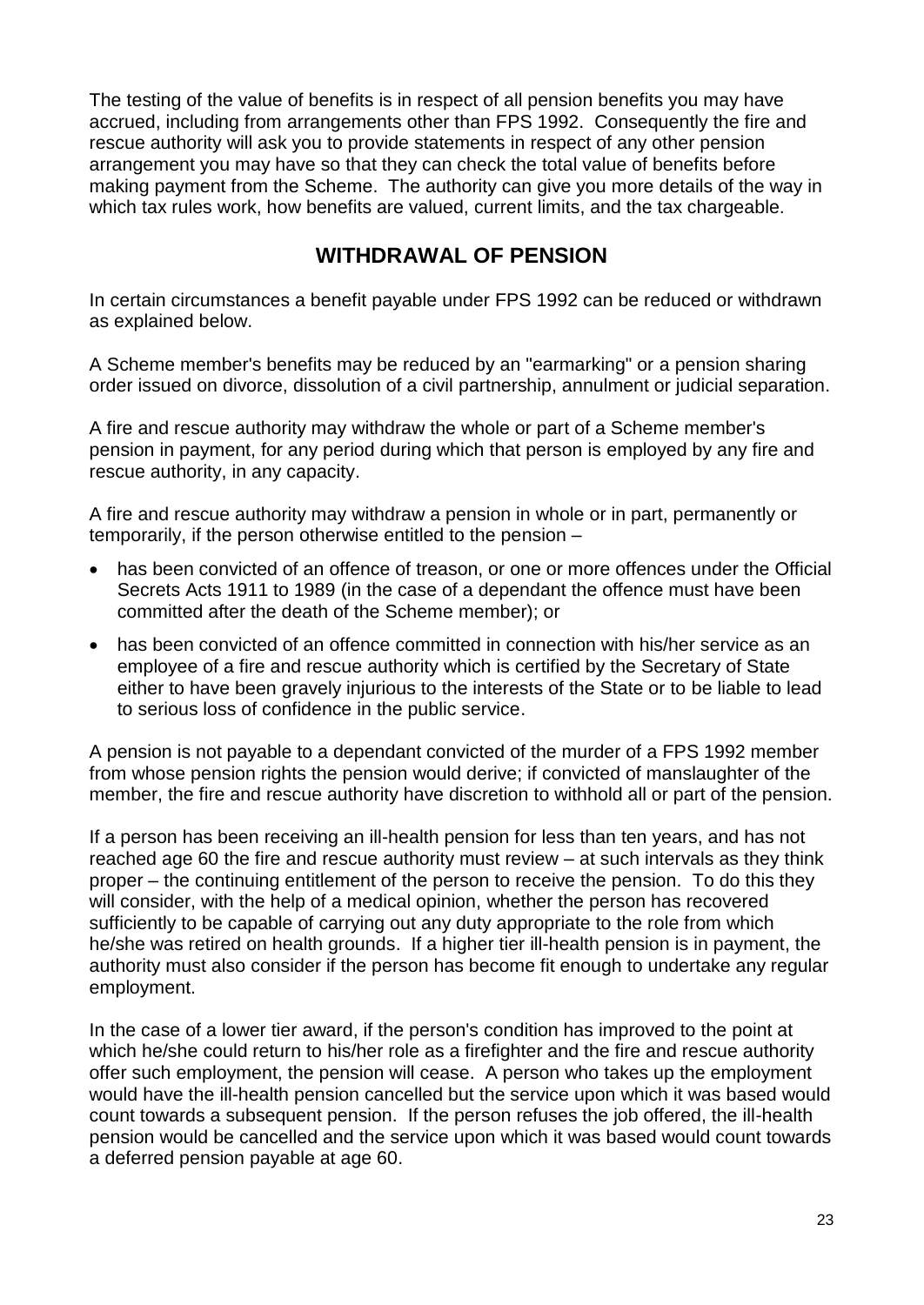In the case of a higher tier award, if the person is considered fit to return to his/her former firefighter role, the position would be as described above (but service counting towards further pension entitlement would not include ill-health enhancement). If the person is considered fit for regular employment but not for his/her role as a firefighter, the higher tier pension would cease and the lower tier pension would continue in payment on its own.

Deferred pensions put into payment early on grounds of ill-health must be reviewed too.

## **RIGHTS OF APPEAL**

For a Scheme member, or a dependant, who is dissatisfied with a decision made by a fire and rescue authority (or the failure to make a decision), there are rights of appeal available. There are provisions for medical appeal if a person is dissatisfied with a medical opinion upon which a determination of award is based. And there are rights to have a grievance regarding awards or other pension-related issues considered under twostage Internal Dispute Resolution Procedures ("IDRP") which are based on the requirements of the Pensions Act 1995.

Looking at the medical appeal route first, if an authority are considering whether or not to make an award of an ill-health pension to a firefighter (or to allow early payment of a deferred pension on health grounds), they must first obtain the written opinion of an independent qualified medical practitioner ("IQMP") as to whether the person is permanently disabled for the duties of his/her role and, if so, whether he/she would be capable of any other regular employment. The authority must notify the firefighter of their decision as to award and supply a copy of the medical opinion upon which their determination is based. If the FPS 1992 member is dissatisfied with the award and believes the problem lies in the medical opinion, then he/she can appeal against the opinion to a Board of Medical Referees. (Before this stage, however, if the member provides new evidence of a medical nature and the member and the authority agree, the IQMP can be asked to review the medical opinion in the light of the new evidence.) A similar process applies if an ill-health award is reviewed and the person is dissatisfied with the outcome.

If the grievance of a firefighter member, a dependant, or a pension credit member is with a decision made by the fire and rescue authority rather than the content of a medical opinion, or is in respect of a non-medical aspect of the opinion, he/she can use the twostage IDRP to seek resolution. The grievance would be considered and decided by the Chief Fire Officer and Chief Executive at Stage One. If the appellant remains dissatisfied with the Stage One decision, it would be considered and decided at Stage Two by the Appeals Committee of the authority. (A written response is made at both stages.)

Full details of the medical appeal procedures, the IDRP process, and relevant time limits can be supplied by the fire and rescue authority.

#### **THE PENSIONS ADVISORY SERVICE ("TPAS")**

TPAS provide independent and impartial information about pensions, free of charge, to members of the public. TPAS is available to assist members and beneficiaries of the scheme with any pension query they may have or any general requests for information or guidance concerning their pension benefits. TPAS can be contacted at:

> The Pensions Advisory Service, 11, Belgrave Road, London, SW1V 1RB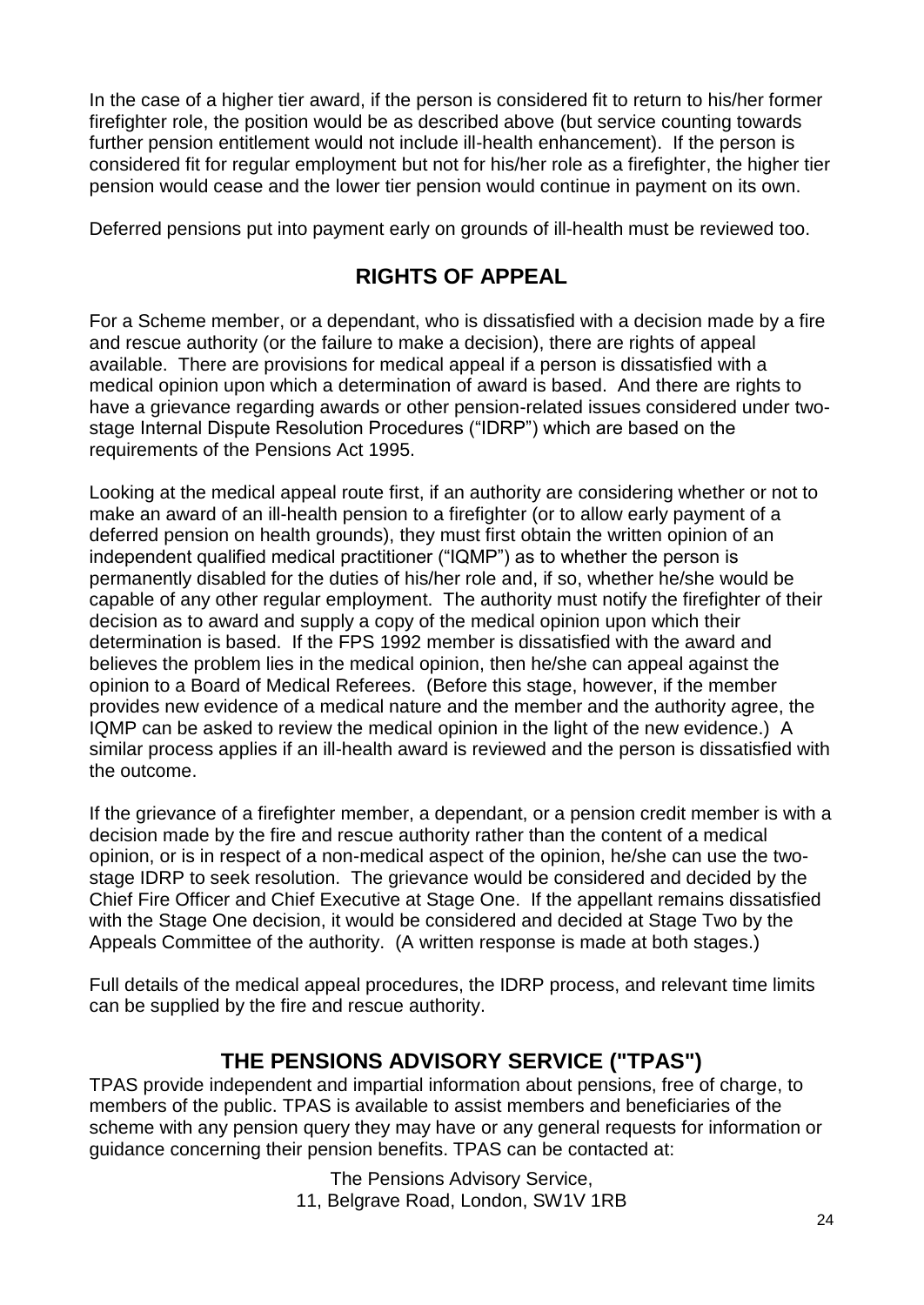Telephone helpline: 0800 011 3797

#### Website: [www.pensionsadvisoryservice.org.uk](http://www.pensionsadvisoryservice.org.uk/)

## **THE PENSIONS OMBUDSMAN**

TPO deals only with pension complaints. It can help if you have a complaint or dispute about the administration and /or management of personal and occupational pension schemes. Some examples of the types of complaints it considers are (this list is not exhaustive):

- Automatic enrolment
- Benefits: including incorrect calculation, failure to pay or late payment
- Death benefits
- Failure to provide information or act on instructions
- Ill health
- Interpretation of the scheme rules
- Misquote or misinformation
- transfers

You have the right to refer your complaint to the TPO free of charge. There is no financial limit on the amount of money that TPO can make a party award you. Its determinations are legally binding on all parties and are enforceable in court.

Contact the with the TPO about a complaint needs to be made within three years of when the event(s) you are complaining about happened – or, if later within three years of when you first knew about it (or ought to have known about it). There is a discretion for those time limits to be extended.

The Pensions Ombudsman can be contacted at –

The Office of the Pensions Ombudsman, 10 South Colonnade, Canary Wharf, E14 4PU

Telephone: 0800 917 4487

Website: [www.pensions-ombudsman.org.uk](http://www.pensions-ombudsman.org.uk/)

## **THE PENSIONS REGULATOR**

The Pensions Regulator is a regulatory body which came into existence on 6 April 2005 having been set up under the Pensions Act 2004. It ensures that pension scheme members' interests are protected and that schemes comply with the law. In April 2015 it issued a Code of Practice for the governance and administration of public service pension schemes. The Regulator deals with issues about pension schemes as a whole. It does not deal with queries about individual pension benefits but recommends that a person seeking free information and advice about their pension should approach The Pensions Advisory Service.

#### Website: [www.thepensionsregulator.gov.uk](http://www.thepensionsregulator.gov.uk/) **GOVERNANCE**

The Public Service Pensions Act 2013 sets out governance requirements for pension schemes made under that Act, and any "connected" schemes. The Firefighters' Pension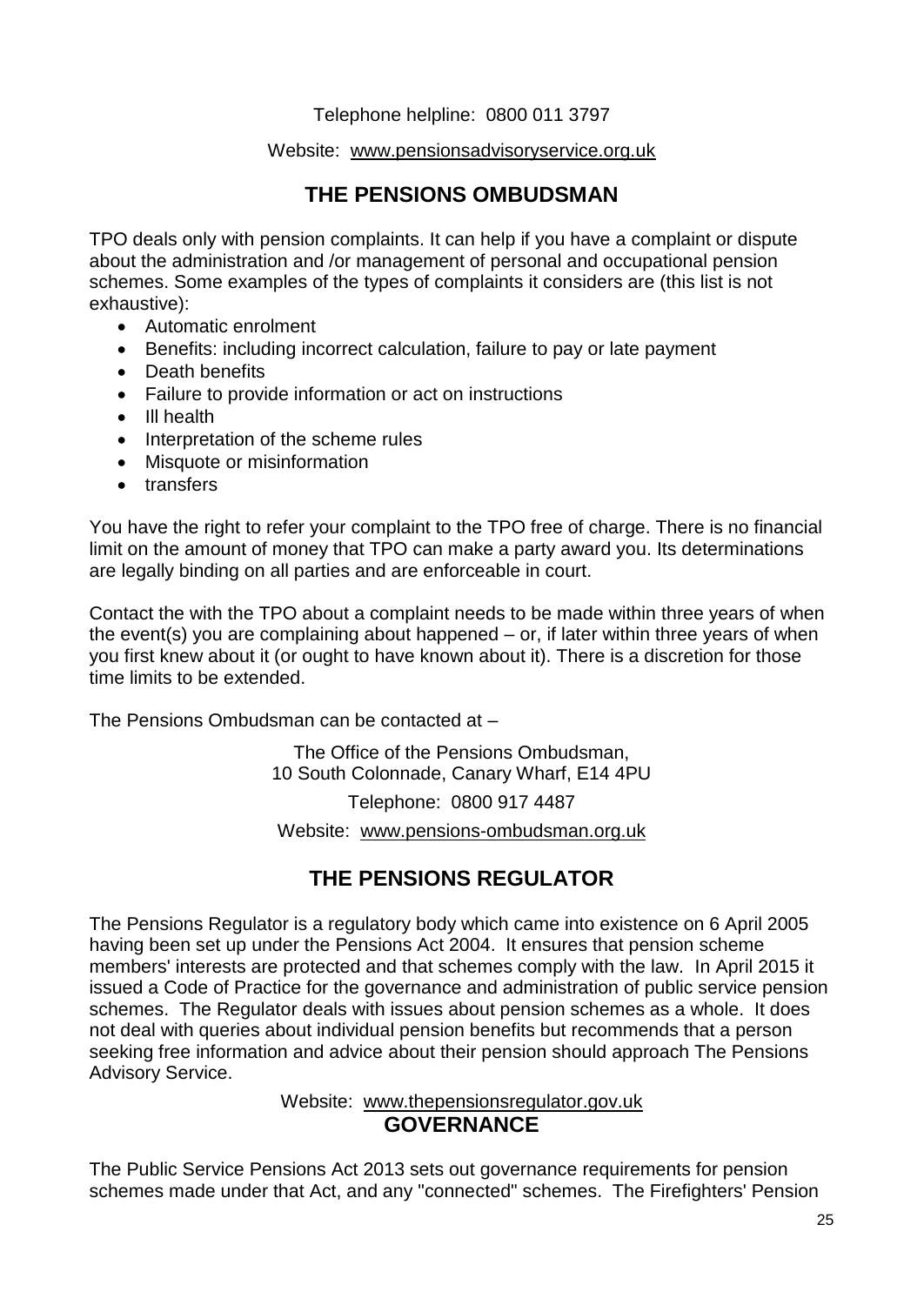Scheme 2015 ("FPS 2015") was made under the Act, and earlier Firefighters' Pension Schemes such as FPS 1992 are "connected" schemes. Consequently, the requirements as set out in FPS 2015 would apply equally to FPS 1992.

A fire and rescue authority which has responsibility for managing and administering the Scheme is the "Scheme Manager" and a Scheme Manager must establish a local pension board to assist it in ensuring effective and efficient governance and administration. This includes compliance with Scheme rules and regulations, with any other legislation relating to the governance of the Schemes, with any requirements imposed by the Pensions Regulator, and having regard to guidance issued by the Secretary of State.

The Scheme Manager must determine the membership of the local pension board, the manner in which members may be appointed and removed, and the terms of appointment.

The local pension board must include an equal number, no less than 4 in total, of employer and member representatives. The Scheme Manager must ensure that none of the members has a conflict of interest. Professional and other advisers may be appointed.

In addition to the local pension boards, there is a central board – "the Firefighters' Pension Scheme Advisory Board" which must have at least 2 but no more than 14 persons appointed by the Secretary of State to represent the interests of Scheme members and Scheme employers. There can also be up to 3 additional non-voting advisory members. At the date of issue of this guide, there are 7 employee representatives – 4 seats for the FBU and 1 each for FOA, RFU and APFO – and 7 employer representatives selected to reflect the types of fire and rescue authority and to ensure political balance.

The role of the Scheme Advisory Board is to provide advice, at the request of the Secretary of State, regarding the desirability of making changes to the Schemes. It will also provide advice to Scheme Managers and local boards in relation to the effective and efficient administration and management of the Schemes.

#### **INTER-RELATIONSHIP WITH THE STATE PENSION SCHEME**

#### **Basic State Pension and "modification" of FPS 1992 pensions**

You accrue entitlement to the Basic State Pension (the "Old Age Pension") completely separately from FPS 1992 but there is a historical relationship between the two schemes through "modification".

On 5 July 1948, a remodelled State Pension was introduced. To avoid an element of duplication of benefits, firefighters subsequently paid a "modified" (reduced) contribution to the FPS and, when they retired, their FPS 1992 pension was "modified". The reduction to pension was £1.70 for each year of service up to a maximum of £51 a year.

Over the years, the non-duplication aspect lost its significance and modification ceased on 31 March 1980. Consequently, modification of benefits will apply only in respect of service accrued before that date. Any firefighter who joins a Firefighters' Pension Scheme on or after 1 April 1980 will not have modification applied to his/her pension.

#### **State Earnings Related Pension Scheme**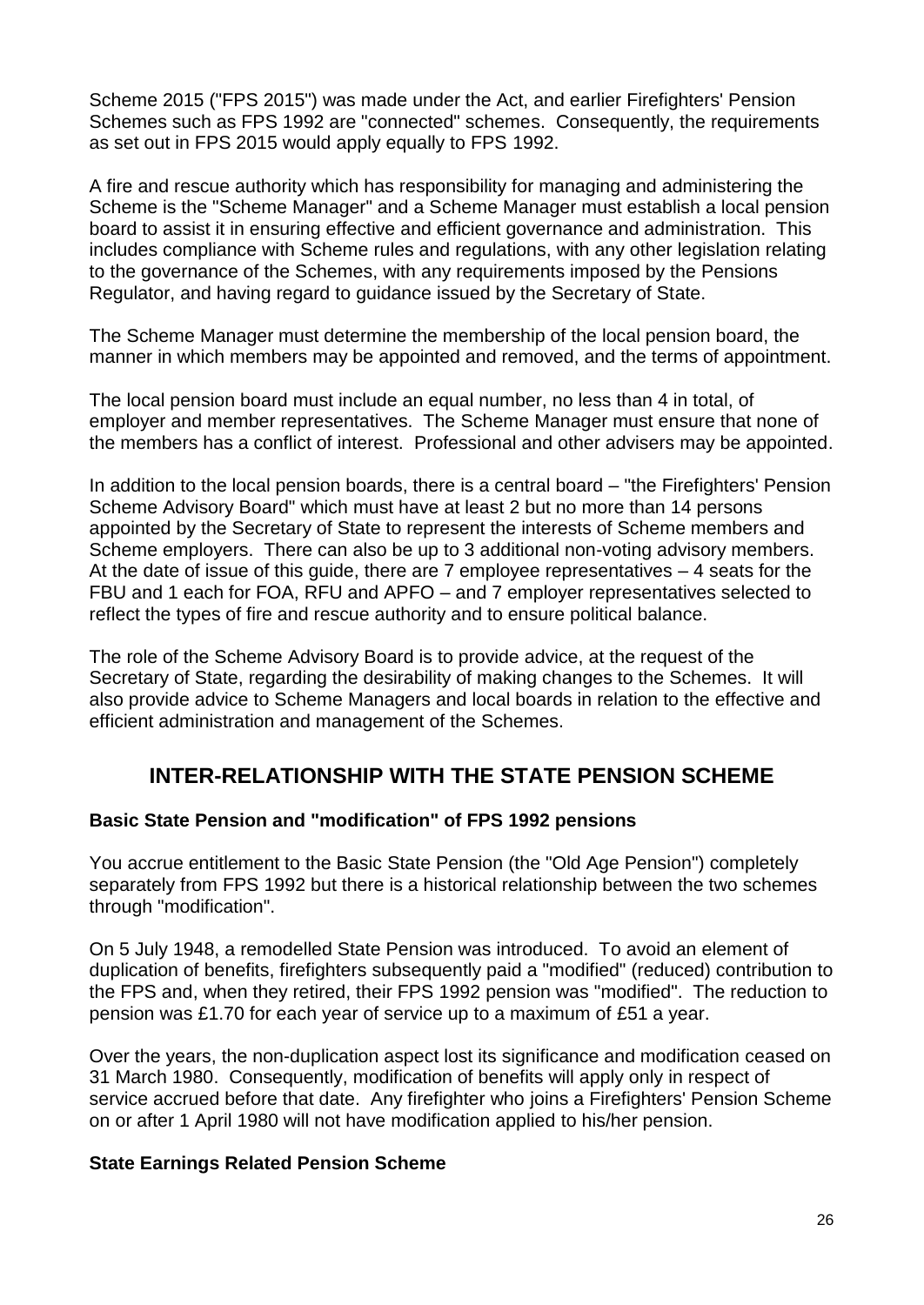The State Earnings Related Pension Scheme ("SERPS") was introduced on 6 April 1978. It provided an earnings-related second tier element to the State Basic Retirement Pension. Occupational pension schemes that could guarantee to offer benefits at least as good as SERPS were allowed to "contract out". FPS 1992 became such a scheme. FPS 1992 members were allowed to pay the lower, contracted-out rate of National Insurance. The guaranteed element of pension is called a "Guaranteed Minimum Pension" ("GMP"). This is notified to the pension scheme administrator by the National Insurance Contributions Office of HM Revenue and Customs. The pension scheme administrator must then ensure that the scheme pension paid to the member or spouse or civil partner meets the guaranteed level.

Another feature of the GMP is that, at State pension age, the State takes over full or partial responsibility for paying Pensions Increase on that portion of a contracted-out occupational pension which is equivalent to the GMP.

With effect from 6 April 1997 the terms under which pension schemes could contract out were changed. A contracted-out pension scheme simply had to guarantee that at least 90% of its members would receive benefits equivalent to or better than those set out in a reference scheme test defined by the Department for Work and Pensions. There was no longer a guarantee on an individual basis. GMPs do not apply to benefits accrued on and from 6 April 1997.

#### **State Second Pension**

SERPS was replaced by the State Second Pension (also known as "S2P") on 6 April 2002. Like SERPS this provides a second tier element of State retirement benefits on top of the State Basic Retirement Pension. As with SERPS, FPS 1992 is contracted out of S2P. Consequently, while a member of FPS 1992 you will not be contributing to S2P.

#### **State Graduated Pension Scheme**

The State Graduated Scheme ran from 3 April 1961 to 5 April 1975. It was like an early version of S2P or SERPS but contracting out was on an individual basis rather than applying to the whole scheme. Contracted-out members paid a lower level of Graduated Pension contribution to the State and had assurances regarding the level of benefits payable from their pension scheme.

#### **State Pension Scheme statement**

As you can see from the very brief outline given above, the State Pension Scheme rules can be quite complicated and will vary from person to person. However, you can request a State Pension Scheme statement from the Future Pension Centre of the Department for Work and Pensions. This will indicate how much State Pension you may get. Contact details are:

The Pension Service 9, Mail Handling Site A, Wolverhampton WV98 1LU

The following website gives more information about the State Pension Scheme:

[www.gov.uk/browse/working/state-pension](http://www.gov.uk/browse/working/state-pension)

#### **New State Pension**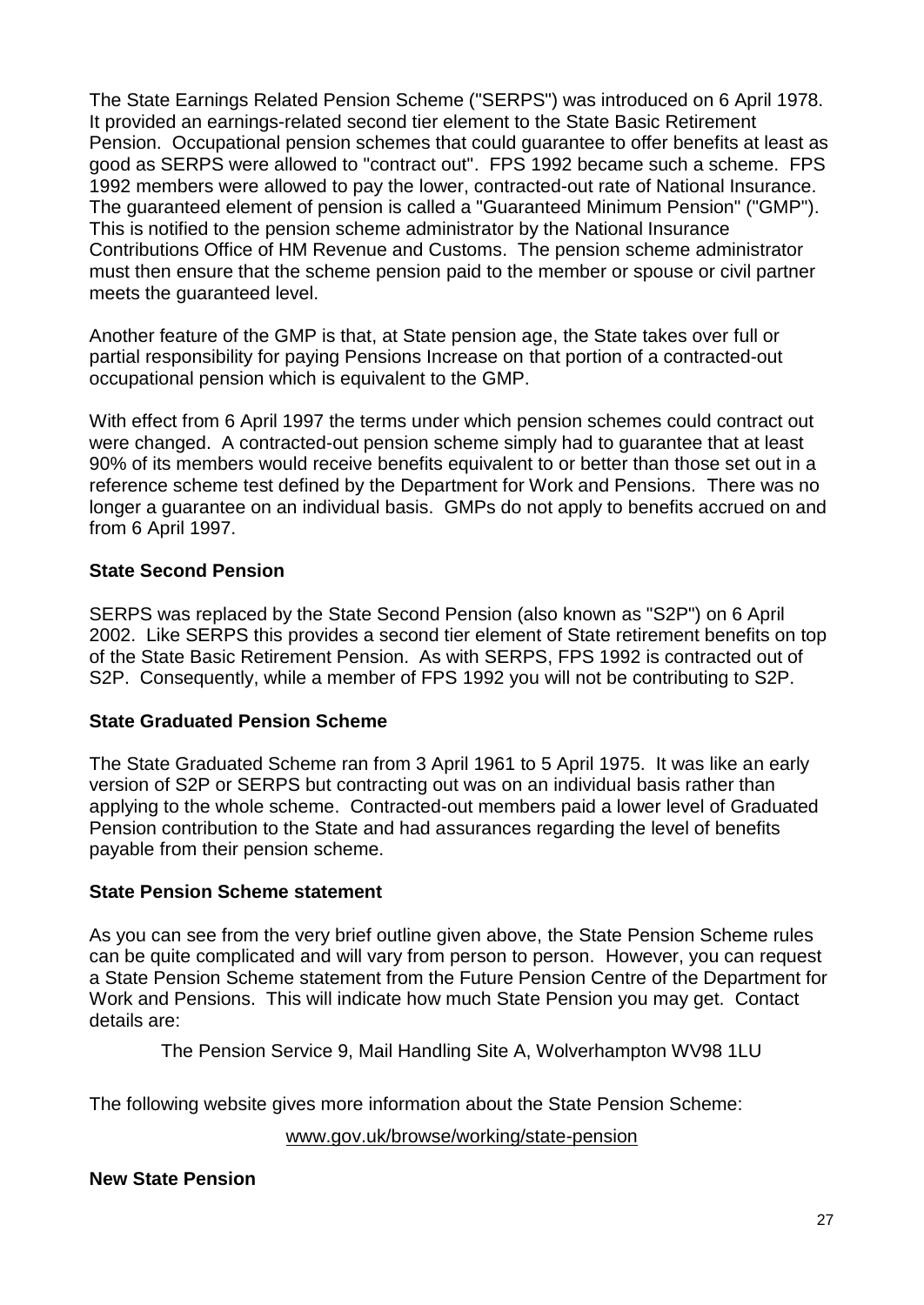A new, single-tier, flat-rate State Pension was introduced for people who reach State Pension age on or after 6 April 2016. It replaced the old State Pension and Additional State Pensions outlined above. It ended the concept of contracting out of the additional element of State Pension and, consequently, pension scheme members and employers will no longer be eligible to pay a lower rate of National Insurance contribution.

More information about the new State Pension can be found at:

#### [www.gov.uk/yourstatepension](http://www.gov.uk/yourstatepension)

and a video explaining the new State Pension can be viewed at:

#### [www.youtube.com/watch?v=SJNsjGHPHeU](http://www.youtube.com/watch?v=SJNsjGHPHeU)

#### **GLOSSARY**

| <b>Expression</b>                 | <b>Explanation</b>                                                                                                                                                                                                                                                                                                                                                                                                                                                          |
|-----------------------------------|-----------------------------------------------------------------------------------------------------------------------------------------------------------------------------------------------------------------------------------------------------------------------------------------------------------------------------------------------------------------------------------------------------------------------------------------------------------------------------|
| active member                     | A serving firefighter who is a member of the Firefighters' Pension Scheme,<br>i.e. not having opted out or retired on pension.                                                                                                                                                                                                                                                                                                                                              |
| child                             | A natural, adopted or step-child of the firefighter, or any other child who was<br>substantially dependent on him/her and who is either related to the<br>firefighter or a child of his/her spouse or civil partner. Dependency of the<br>child has to be established in accordance with the rules of HM Revenue and<br>Customs.                                                                                                                                            |
| civil partner                     | The person with whom a firefighter has formed a civil partnership.                                                                                                                                                                                                                                                                                                                                                                                                          |
| commutation                       | The conversion of part of an annual pension to provide a lump sum<br>payment. Also, the conversion of the whole of a small pension to a lump<br>sum.                                                                                                                                                                                                                                                                                                                        |
| death grant                       | A lump sum payable on the death of an active member of FPS 1992, or to a<br>pension credit member who dies before their pension comes into payment.                                                                                                                                                                                                                                                                                                                         |
| <b>FPS 1992</b>                   | In this Guide means The Firefighters' Pension Scheme as set out in the<br>Firemen's Pension Scheme Order 1992 (as amended) which applies to<br>firefighters employed by an English fire and rescue authority.                                                                                                                                                                                                                                                               |
| medical opinion/<br>certification | A certificate containing the opinion of an independent qualified medical<br>practitioner (i.e. a medical practitioner holding a diploma in occupational<br>medicine or an equivalent or higher qualification issued by a competent<br>authority – within the meaning of section $55(1)$ of the Medical Act 1983 – in<br>an EEA State, or being an Associate, a Member or a Fellow of the Faculty<br>of Occupational Medicine or an equivalent institution of an EEA State). |
| normal pension<br>age             | The age at which, if a person retires, pension benefits would be payable<br>immediately - this is age 55 in FPS 1992. (An age retirement pension can<br>be paid earlier, on or after age 50, provided the firefighter has at least 25<br>years' pensionable service.)                                                                                                                                                                                                       |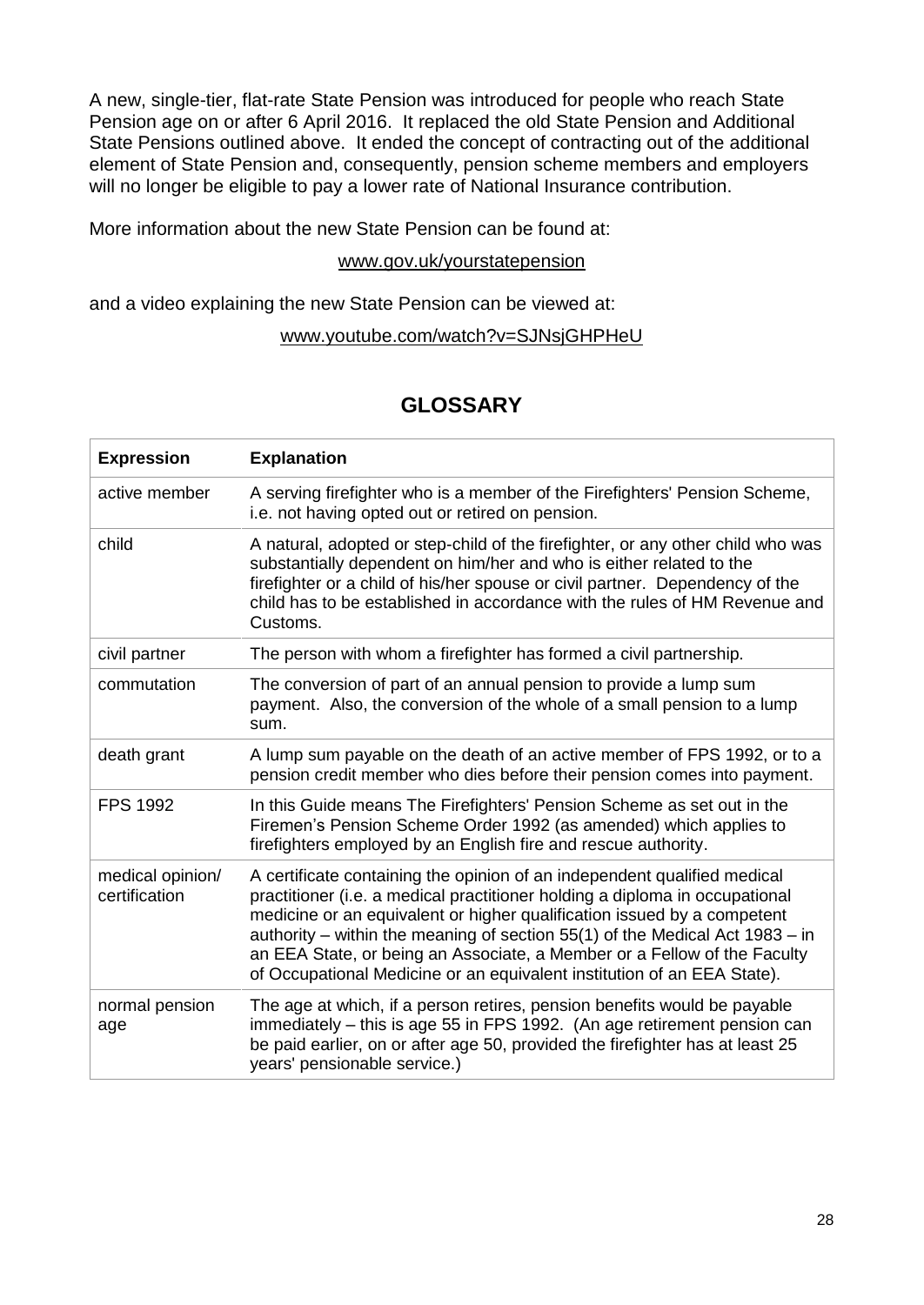| <b>Expression</b>          | <b>Explanation</b>                                                                                                                                                                                                                                                                                                                                                                                                                                                                                                                                                                                                                                                                                                                                                                                                            |
|----------------------------|-------------------------------------------------------------------------------------------------------------------------------------------------------------------------------------------------------------------------------------------------------------------------------------------------------------------------------------------------------------------------------------------------------------------------------------------------------------------------------------------------------------------------------------------------------------------------------------------------------------------------------------------------------------------------------------------------------------------------------------------------------------------------------------------------------------------------------|
| pensionable pay            | This is the pay determined in relation to the performance of the duties of the<br>role. Pension contributions will be assessed on it and it will be used in the<br>calculation of basic FPS 1992 benefits. At the discretion of the fire and<br>rescue authority certain other elements of pay may be treated as<br>pensionable, e.g. continual professional development payments and<br>allowances to reward additional skills and responsibilities outside the<br>requirements of the firefighter's duties but within the wider functions of the<br>job. These additional pensionable elements would not be used in the<br>calculation of basic FPS 1992 benefits but the contributions paid on such<br>pay (by both the firefighter and the employer) would be used as the basis of<br><b>Additional Pension Benefits.</b> |
| pension credit<br>rights   | The pension rights, under FPS 1992, of a pension credit member. These<br>would be derived from the member's pension rights, and transferred to a<br>former spouse or a civil partner in accordance with a pension sharing order.                                                                                                                                                                                                                                                                                                                                                                                                                                                                                                                                                                                              |
| pension input<br>period    | This is the 12-month period used to determine the growth in pension each<br>year, as required by HM Revenue and Customs. Initially FPS 1992<br>nominated 1 April to 31 March as the Scheme's pension input period, but<br>transitional arrangements applied during 2015 and from 1 April 2016 all<br>pension schemes' input periods will run from 6 April to 5 April, in line with<br>tax years.                                                                                                                                                                                                                                                                                                                                                                                                                              |
| permanently<br>disabled    | When determining whether a disablement is permanent, the fire and rescue<br>authority must have regard to whether the disablement will continue until<br>normal pension age (55).                                                                                                                                                                                                                                                                                                                                                                                                                                                                                                                                                                                                                                             |
| regular<br>employment      | Employment for at least 30 hours a week on average, over a period of not<br>less than 12 consecutive months beginning with the date at which the<br>question of disability arises.                                                                                                                                                                                                                                                                                                                                                                                                                                                                                                                                                                                                                                            |
| regular firefighter        | A person who is employed -                                                                                                                                                                                                                                                                                                                                                                                                                                                                                                                                                                                                                                                                                                                                                                                                    |
|                            | by a fire and rescue authority as a firefighter (whether whole-time or<br>$\bullet$<br>part-time), other than as a retained or volunteer firefighter, and                                                                                                                                                                                                                                                                                                                                                                                                                                                                                                                                                                                                                                                                     |
|                            | on terms under which he/she is, or may be, required to engage in<br>firefighting or, without a break in continuity of such employment, may be<br>required to perform other duties appropriate to his/her role as a<br>firefighter (whether instead of, or in addition to engaging in firefighting)<br>and whose employment is not temporary.                                                                                                                                                                                                                                                                                                                                                                                                                                                                                  |
| spouse                     | The person to whom a firefighter is legally married.                                                                                                                                                                                                                                                                                                                                                                                                                                                                                                                                                                                                                                                                                                                                                                          |
| State pension<br>age       | This is currently subject to change. For the latest information, see<br>www.gov.uk/calculate-state-pension                                                                                                                                                                                                                                                                                                                                                                                                                                                                                                                                                                                                                                                                                                                    |
| surviving civil<br>partner | The person with whom the firefighter was in a registered civil partnership at<br>date of death.                                                                                                                                                                                                                                                                                                                                                                                                                                                                                                                                                                                                                                                                                                                               |
| widow(er)                  | The person to whom the firefighter was legally married at date of death.                                                                                                                                                                                                                                                                                                                                                                                                                                                                                                                                                                                                                                                                                                                                                      |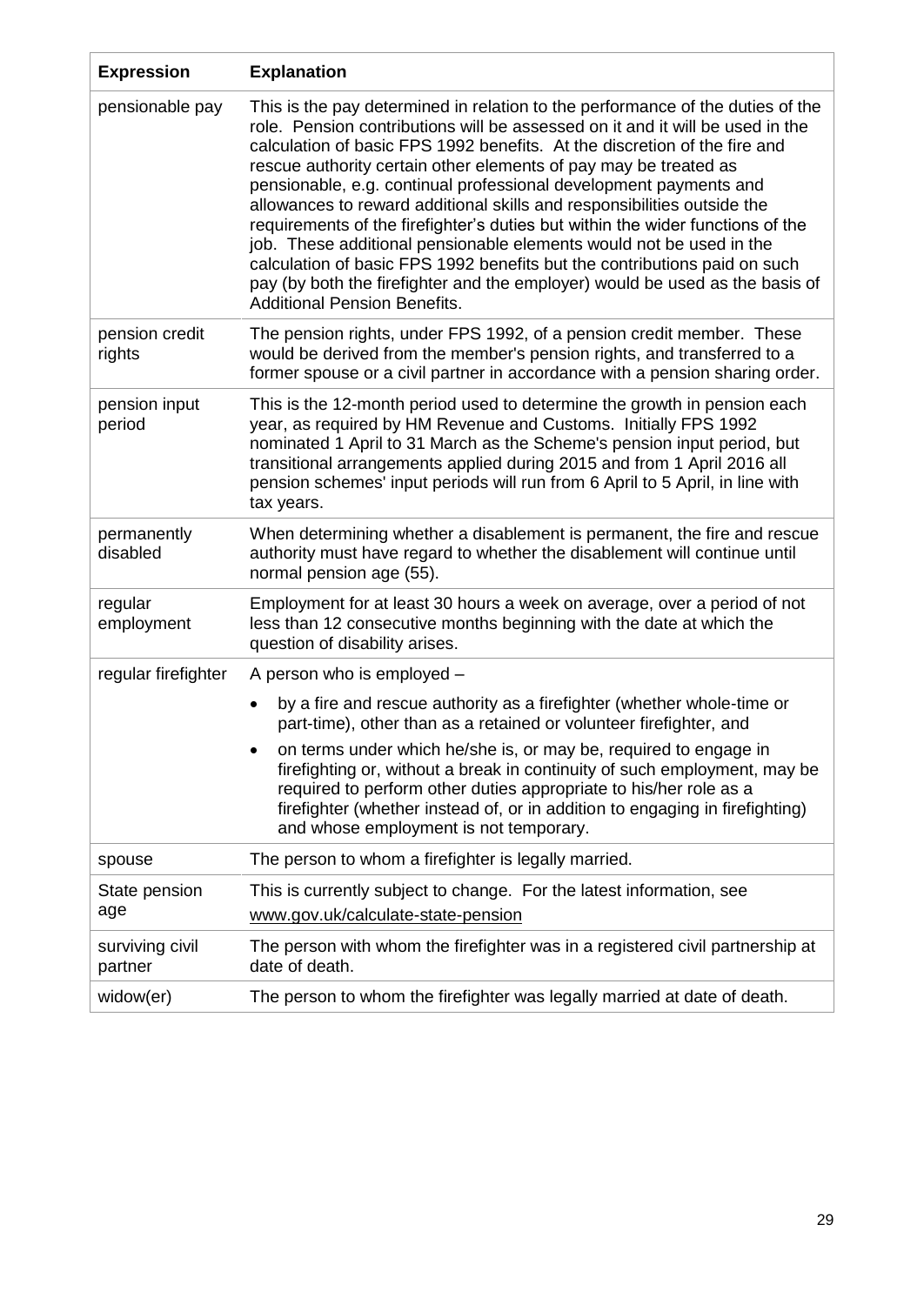## **SUMMARY OF THE PROVISIONS OF THE FIREFIGHTERS' PENSION SCHEME 1992**

| Membership                                             | was open to all regular firefighters appointed before 6 April 2006.                                                                                                                                                                                                                                                                                                                                                                                                                                                                                            |
|--------------------------------------------------------|----------------------------------------------------------------------------------------------------------------------------------------------------------------------------------------------------------------------------------------------------------------------------------------------------------------------------------------------------------------------------------------------------------------------------------------------------------------------------------------------------------------------------------------------------------------|
| <b>Basic contribution</b><br>rate                      | is a percentage of your pensionable pay determined according to the pay<br>bands. Currently, contribution rates range from 11% to 17%                                                                                                                                                                                                                                                                                                                                                                                                                          |
| Additional<br>contributions                            | can be paid, by election and subject to eligibility, to "purchase" additional<br>benefits, or to count certain types of unpaid leave as pensionable service.                                                                                                                                                                                                                                                                                                                                                                                                   |
| Normal pension<br>age                                  | is age 55. However, a firefighter can choose to retire before this with<br>immediate payment of retirement benefits provided he/she is aged 50 or<br>over and has at least 25 years' service. (A Chief Fire Officer appointed<br>before 1 July 2013 requires the authority's consent to be able to retire<br>before age 55.)                                                                                                                                                                                                                                   |
| <b>Basic principles</b><br>of assessment of<br>pension | annual pension = service / 60 $\times$ average pensionable pay                                                                                                                                                                                                                                                                                                                                                                                                                                                                                                 |
|                                                        | where:                                                                                                                                                                                                                                                                                                                                                                                                                                                                                                                                                         |
|                                                        | each year of service to 20 years<br>$1/60$ th<br>$=$<br>each year of service after 20 years $=$<br>$2/60$ ths                                                                                                                                                                                                                                                                                                                                                                                                                                                  |
|                                                        | to a maximum of 40/60ths.                                                                                                                                                                                                                                                                                                                                                                                                                                                                                                                                      |
|                                                        | If the firefighter has a period of part-time membership, the pension will be<br>adjusted to reflect the part-time service.                                                                                                                                                                                                                                                                                                                                                                                                                                     |
|                                                        | Average pensionable pay as used in the above formula is normally the<br>firefighter's pay averaged over the last year of service; average pay for one<br>of the two previous years can be substituted if greater. If the firefighter has<br>a reduction in pay before this, the "two pension" option can be used; the first<br>pension would be based on service accrued before the reduction in pay, the<br>second would be based on service accrued after.                                                                                                   |
| Commutation                                            | allows a firefighter to give up part of his/her annual pension to provide a<br>one-off payment of lump sum.                                                                                                                                                                                                                                                                                                                                                                                                                                                    |
| III-health award                                       | can be payable from any age if the Scheme member is permanently<br>disabled for the performance of the duties of his/her role. It can be a lower<br>tier or higher tier award. A lower tier award would be paid where the<br>member is capable of regular employment (other than as a firefighter); a<br>higher tier award would be paid where the member is not so capable. A<br>lower tier award is normally assessed on ordinary, or deferred, pension<br>principles; the higher tier award uses the same principles but with an<br>enhancement of service. |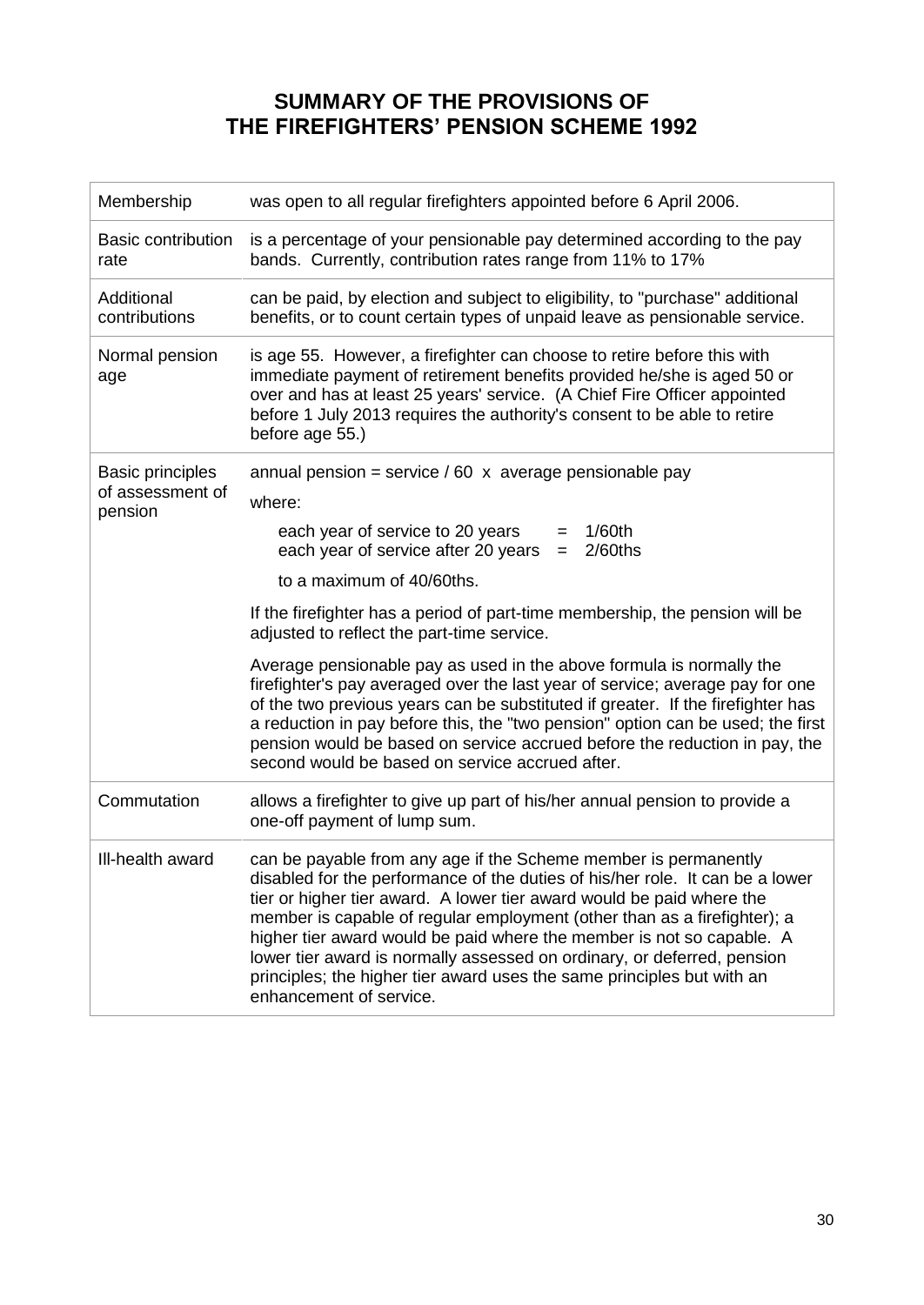| Additional<br><b>Pension Benefits</b><br>("APBs")           | APBs cater for elements of pay which may not be permanent and so not<br>suitable for final salary benefits, e.g. Continual Professional Development<br>payments and certain other allowances and payments that the authority, at<br>its discretion, may allow to be treated as pensionable. Contributions are<br>paid on this element of pay by the firefighter and the authority and are used<br>to buy an APB. The amounts of APB at the end of each year are index-<br>linked. They are totalled and paid to you as an additional pension when you<br>become eligible to receive your main FPS 1992 pension.                     |
|-------------------------------------------------------------|-------------------------------------------------------------------------------------------------------------------------------------------------------------------------------------------------------------------------------------------------------------------------------------------------------------------------------------------------------------------------------------------------------------------------------------------------------------------------------------------------------------------------------------------------------------------------------------------------------------------------------------|
| Death benefits                                              | are provided in the form of a death grant of twice pensionable pay for a<br>member who dies in service, plus benefits for a surviving spouse or civil<br>partner, and children's and other dependants' benefits.                                                                                                                                                                                                                                                                                                                                                                                                                    |
| Effect of divorce<br>or dissolution of<br>civil partnership | depends upon the decision of the court. If the court issues an "earmarking"<br>order, all or part of the death grant, pension, or lump sum by commutation<br>may be paid to the former spouse or civil partner at the time those benefits<br>would normally be paid to, or in respect of, the Scheme member. If,<br>instead, the court issues a pension sharing order, part of the firefighter's<br>accrued value of pension rights will be deducted from the effective date of<br>the order to provide benefits for the former spouse or civil partner who<br>becomes a pension credit member in the Firefighters' Pension Scheme. |
| Pension credit<br>member's<br>benefits                      | are provided for the former spouse or civil partner of a Scheme member in<br>the event of a court issuing a pension sharing order on divorce or<br>dissolution of civil partnership. The benefits, which are payable from age 60<br>(or the date of divorce/dissolution if later), are a pension and, provided the<br>firefighter had not already commuted part of his/her pension, the option of a<br>lump sum.                                                                                                                                                                                                                    |
| Pensions<br>Increase                                        | helps FPS 1992 benefits keep pace with cost-of-living increases. Pensions<br>Increase Acts explain how and when it is to be applied and Pensions<br>Increase (Review) Orders - normally issued annually - set out the amount<br>by which benefits should be increased.                                                                                                                                                                                                                                                                                                                                                              |
| Rights of appeal                                            | can be used if dissatisfied with a decision of the fire and rescue authority, or<br>the medical opinion upon which certain decisions are based.                                                                                                                                                                                                                                                                                                                                                                                                                                                                                     |
| <b>State Pension</b><br>Scheme                              | inter-relates with FPS 1992. FPS 1992 has "contracted-out" status and<br>must ensure that benefits payable meet minimum requirements.<br>With effect from 6 April 2016, new State Pension arrangements will apply.<br>Contracted-out status will cease to be an option for pension schemes.                                                                                                                                                                                                                                                                                                                                         |